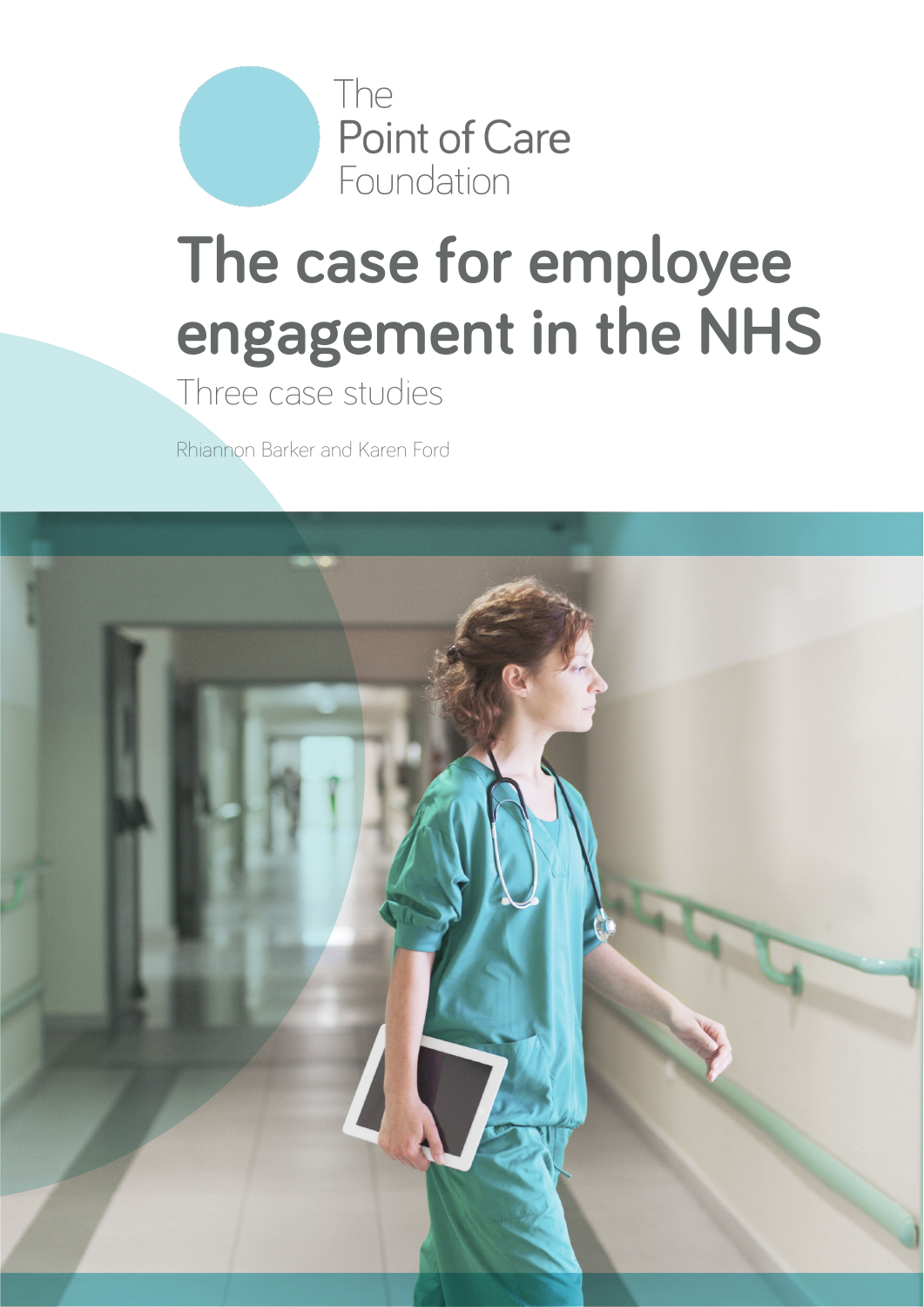# **Contents**

| <b>Executive summary</b> |  |
|--------------------------|--|
|--------------------------|--|

- **1. [Introduction and context](#page-3-0) 4** [Case study methodology](#page-3-0)
- **2. [The case studies](#page-5-0) 6**

[Acute: Leeds Teaching Hospitals NHS Trust](#page-5-0) [Mental Health and Community Trust: Tees, Esk & Wear Valley](#page-6-0) [District General Hospital: Kettering](#page-7-0)

# **[Analysis 11](#page-9-0)** [What does employee engagement mean in the NHS?](#page-10-0) [How is engagement measured?](#page-10-0) [Why is employee engagement important in the NHS?](#page-13-0)  [What are the enablers and barriers to good staff engagement in the NHS?](#page-14-0) [What interventions are effective in improving employee engagement](#page-14-0)  [in the NHS?](#page-14-0)

**3. [Discussion](#page-25-0) 26**

**4. [Recommendations](#page-28-0) 29**

**[Appendices 31](#page-30-0)**

#### **Acknowledgement**

We would like to thank all members of the executive teams, senior managers and staff from the wide range of teams we spoke to, for their time and commitment. Seeking and listening to the views of staff takes courage. Enabling us to question staff at all levels is a reflection of their open, transparent organisations. The researchers were struck by the extraordinary resilience and commitment of all staff involved.

We would also like to thank the expert advisory panel for their support and guidance: Simon Bampfylde, Senior Strategy Manager, NHS England; Professor Dame Carol Black, Adviser to government on health and work; Dr Steve Boorman, Director of Employee Health, Empactis; Sue Covill, Director of Development and Employment, NHS Employers; Andrew Foster, CEO, Wrightington, Wigan & Leigh NHS Foundation Trust; Professor David Guest, Professor of Organisational Psychology and HRM, King's College London; Richard Heron, Chief Medical Officer, BP; Gavin Larner, Director of Workforce, Department of Health; David Levy, Director of Human Resources and Organisational Development, Tees, Esk & Wear Valleys NHS Trust Foundation Trust; Ben Morrin, Director of Workforce, University College London Hospitals NHS Foundation Trust; Susanna Newing, Deputy Director of Human Resources and Organisational Development, Kettering General Hospital NHS Foundation Trust; Dean Royles, Director of Human Resources and Organisational Development, The Leeds Teaching Hospitals NHS Trust; Steven Weeks, Head of Staff Engagement, NHS Employers; Professor Michael West, Head of Thought Leadership, The Kings Fund.

© The Point of Care Foundation, September 2018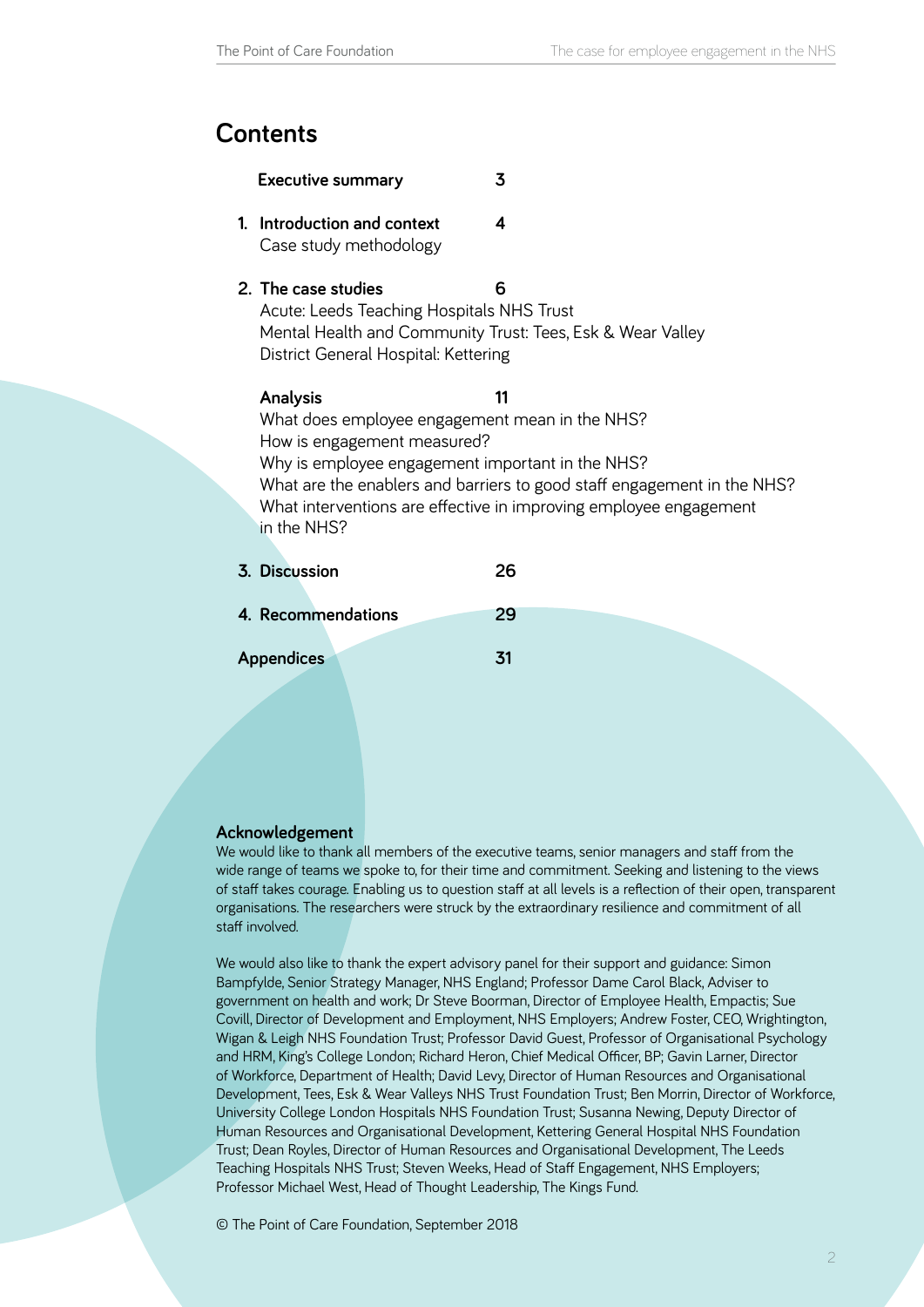# <span id="page-2-0"></span>**Executive summary**

This report presents findings from case studies of three NHS hospital trusts. The trusts, in Leeds, Kettering and Tees, Esk and Wear, are diverse in their focus (acute trust, general hospital and mental health trust), but were selected for their success in improving staff engagement. The case studies reveal common traits across the trusts and point to ways in which other trusts – and policy makers – can better consider staff engagement; in terms of strategy and organisation and, more immediately, in terms of activities that could improve practice in the short term.

The case studies combine desk research and in-depth interviews with frontline, administrative and managerial staff, and senior leadership. They show differences in the understanding and experience of staff engagement between staff groups. For instance, frontline staff are more likely to consider engagement in terms of their immediate colleagues and teams, rather than at an institutional level. However, all staff at the three organisations recognise the value of staff engagement in terms of outcomes for patients.

The trusts pursued differing staff engagement policies and practices. The report lists a range of activities undertaken, but the impact of any individual practice is difficult to capture – largely because data collection processes are variable and there is little evaluation evidence available, but also because it is very difficult to demonstrate causality in such a complex system.

However, what is common to each of the trusts is that they have values that place patients at the heart of care and they view staff as their most important asset. This culture of support for staff engagement and institutional recognition of its value appears to be a strong driver of improved performance. Middle managers have a crucial role to play in helping this to filter through organisations to frontline staff, who need to feel valued and respected. This report therefore recommends that staff engagement should be placed at the heart of NHS trusts, with staff engagement a board-level priority. The delivery of staff engagement processes should be the subject of detailed planning. It should be monitored through effective quantitative and qualitative data collection, using tailored reporting tools. Strategies for staff engagement must be rooted in practice that makes a difference to the lived experience of frontline staff, with clear and visible commitment from managers.

Across the system as a whole, staff engagement can be enhanced through the relief of pressure on the workforce. There is widespread concern that staff engagement is unsustainable against a backdrop of ever-increasing patient demand and stretched resources. While transformation processes are ongoing – with the onset of Sustainability and Transformation Plans and Accountable Care Organisations – it is essential that lessons on the potential value of staff engagement to patient outcomes are translated into new organisational structures.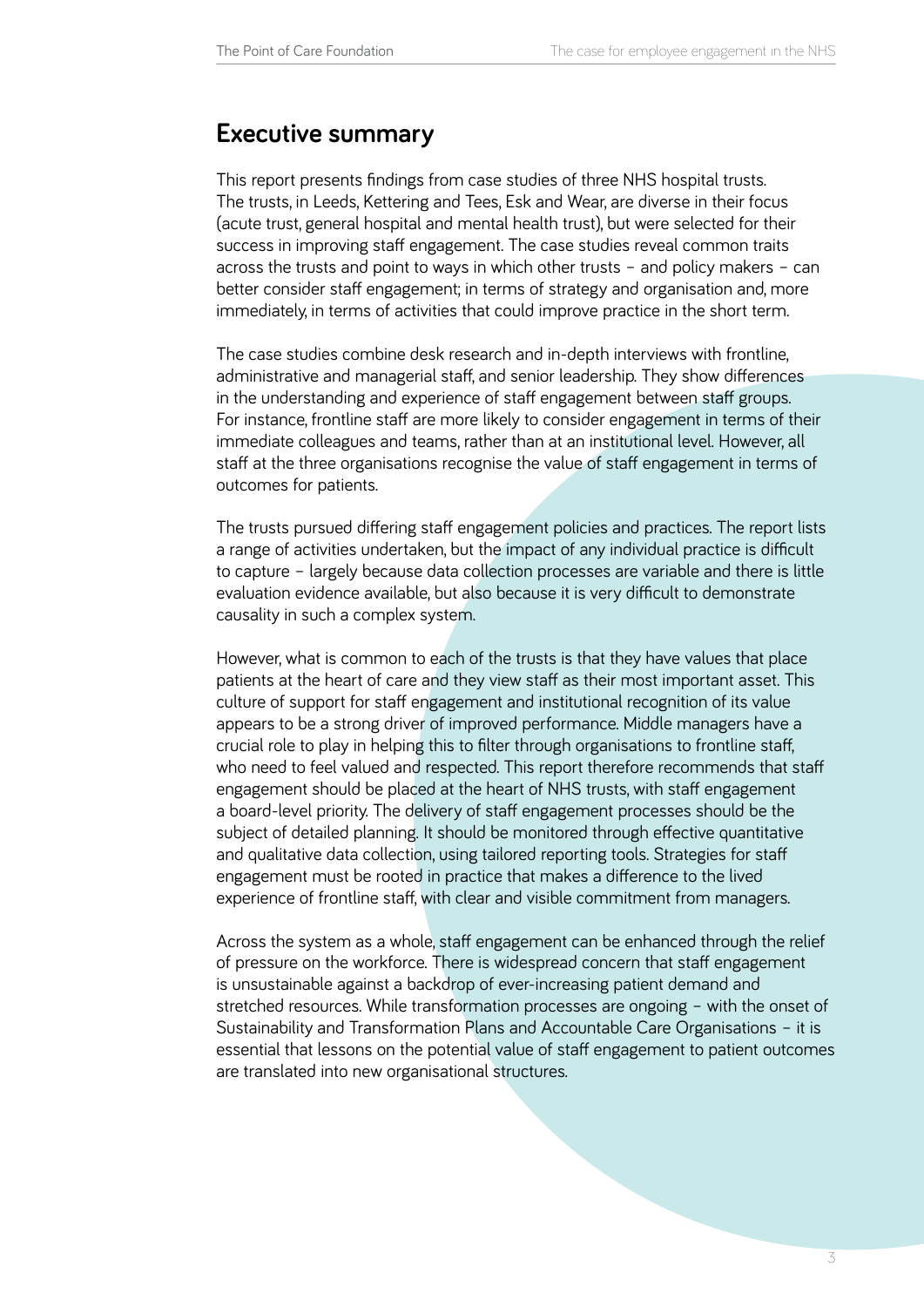# <span id="page-3-0"></span>**1. Introduction and context**

These case studies were compiled as part of a larger piece of work in partnership with the Work Foundation<sup>1</sup> and RAND Europe<sup>2</sup>, funded by the Health Foundation. The wider project sought to learn more about employee engagement in the NHS. The purpose of the case studies was to provide an in-depth review of employee engagement in practice. We selected three trusts<sup>3</sup> with the aim of exploring how employee engagement is defined; what employee engagement initiatives are currently in place; resources allocated to these initiatives; the rationale behind their implementation; how engagement is measured and the effectiveness of work done to promote it in relation to staff, patient and organisational outcomes.

This report follows earlier work from the Point of Care Foundation on staff engagement. 'Staff Care' (2014)<sup>4</sup> argued that caring about the people who work in healthcare is the key to developing a caring and compassionate health service, making the case that support for staff should be a central driver in efforts to improve patient care, productivity and financial performance. 'Behind Closed Doors' (2017)<sup>5</sup> highlighted the latest evidence on NHS staff experience at work, the pressures they face and the consequences for patients, arguing that when staff feel positive and engaged with work it has a positive impact on patient experience.

# **Case study methodology**

The three case study sites were selected through purposeful sampling, based on the assessment of evidence emerging from a literature review and secondary analysis, as well as a range of other factors such as geography, the extent of improvement in outcomes, and awareness of sites where significant research into engagement had already been undertaken. The shortlist was drawn up with input from an Expert Advisory Group and the Health Foundation.

Considerations when selecting sites included:

- Good practice in relation to NHS employee engagement
- Staff engagement scores (as measured by the NHS Staff Survey) showing significant improvements over the last two years of data collection (2015 and 2016)

- 3 Leeds Teaching Hospital NHS Trust (Acute), Tees, Esk & Wear Valley NHS Foundation Trust (Mental Health and Learning Disability), Kettering General Hospital NHS Foundation Trust (District General Hospital)
- 4 Cornwell J, Staff Care: How to engage staff in the NHS and why it matters. The Point of Care Foundation (2014)<https://www.pointofcarefoundation.org.uk/evidence/staff-care-report/>
- 5 Cornwell J and Fitzsimons B, Behind Closed Doors. The Point of Care Foundation (2017) [https://www.pointofcarefoundation.org.uk/evidence/behind-closed-doors/](https://www.pointofcarefoundation.org.uk/evidence/behind-closed-doors/%20%20)

<sup>1</sup> Solving the Employee Engagement Puzzle in the NHS: making a better case for action. Overall report. Work Foundation (2018). Available at: [http://www.theworkfoundation.com](%20http://www.theworkfoundation.com)

<sup>2</sup> Employee engagement in the NHS: A secondary data analysis of the combined NHS Healthy Workforce and BHW survey. RAND Europe (2018). Available at: [https://www.rand.org/randeurope/research/](https://www.rand.org/randeurope/research/projects/employee-engagement-in-nhs.html) [projects/employee-engagement-in-nhs.html](https://www.rand.org/randeurope/research/projects/employee-engagement-in-nhs.html)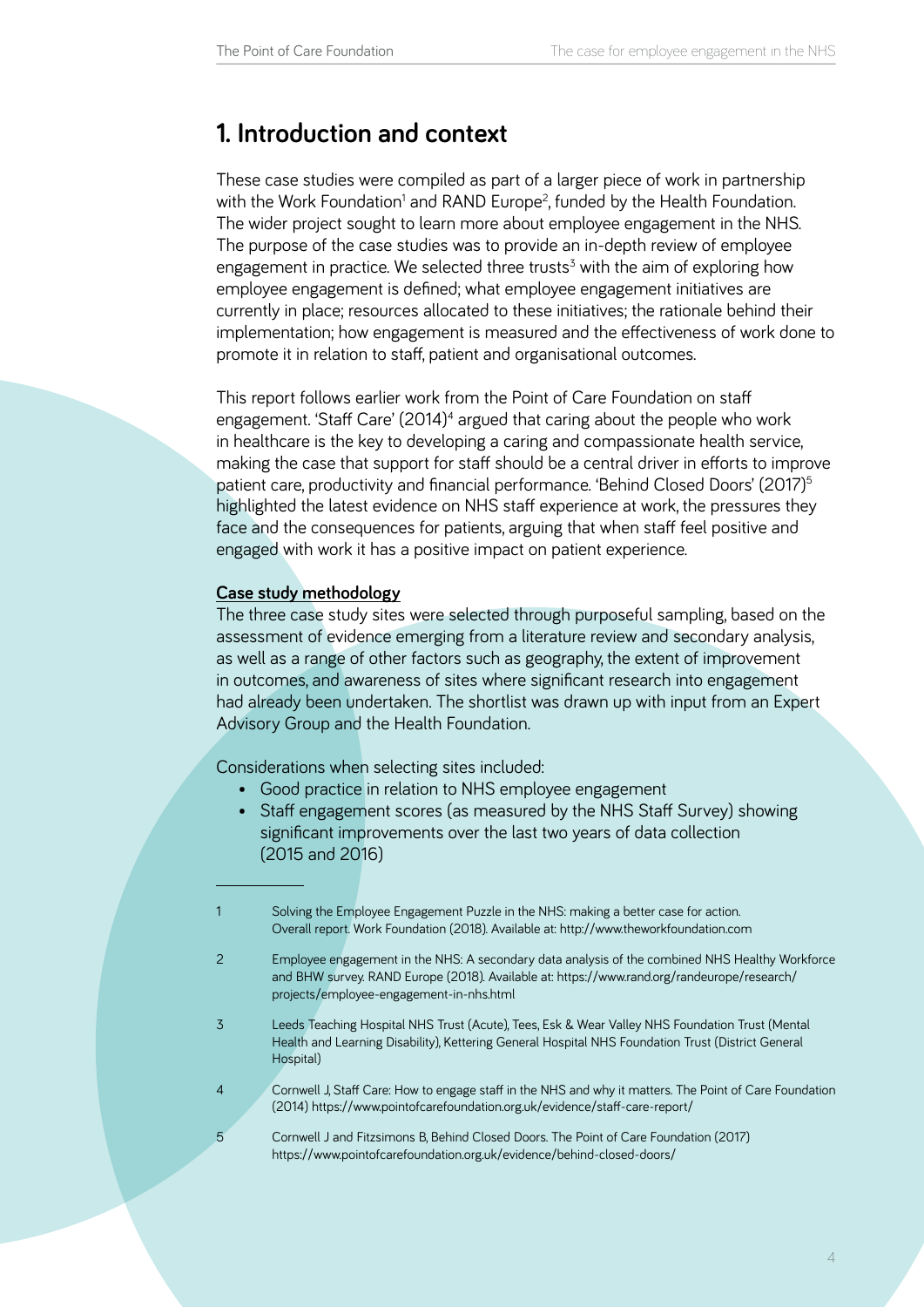Data were collected through two main methods:

- Document review of relevant policies, procedures and processes; board minutes and minutes of other committees; CQC/NHS Improvement inspection reports; performance data; and documentation relating to the specific intervention/activity
- • Depth qualitative interviews/focus groups with members of staff

Within each organisation, qualitative data collection was undertaken with between seven and ten respondents in semi-structured, one-to-one interviews and three focus groups with six to twelve frontline and admin/clerical staff. The participants included:

- Chief executive
- Chief operating officer
- Director of human resources and organisation development
- Staff with responsibility for employee engagement/support
- Medical director/director of nursing
- Departmental managers/middle managers/frontline team leaders
- Different levels of frontline clinical staff: ward managers, sisters, staff nurses, consultants, registrars, junior doctors, therapists, HCAs
- Administrative and clerical staff
- Domestic staff
- Chaplaincy and occupational health
- • Trade union representatives

The research explored a range of views and experiences relating to staff engagement (see Appendices for discussion guides). The interviews and focus groups were recorded, and results were synthesised by the research team to draw out themes, recommendations and policy inferences.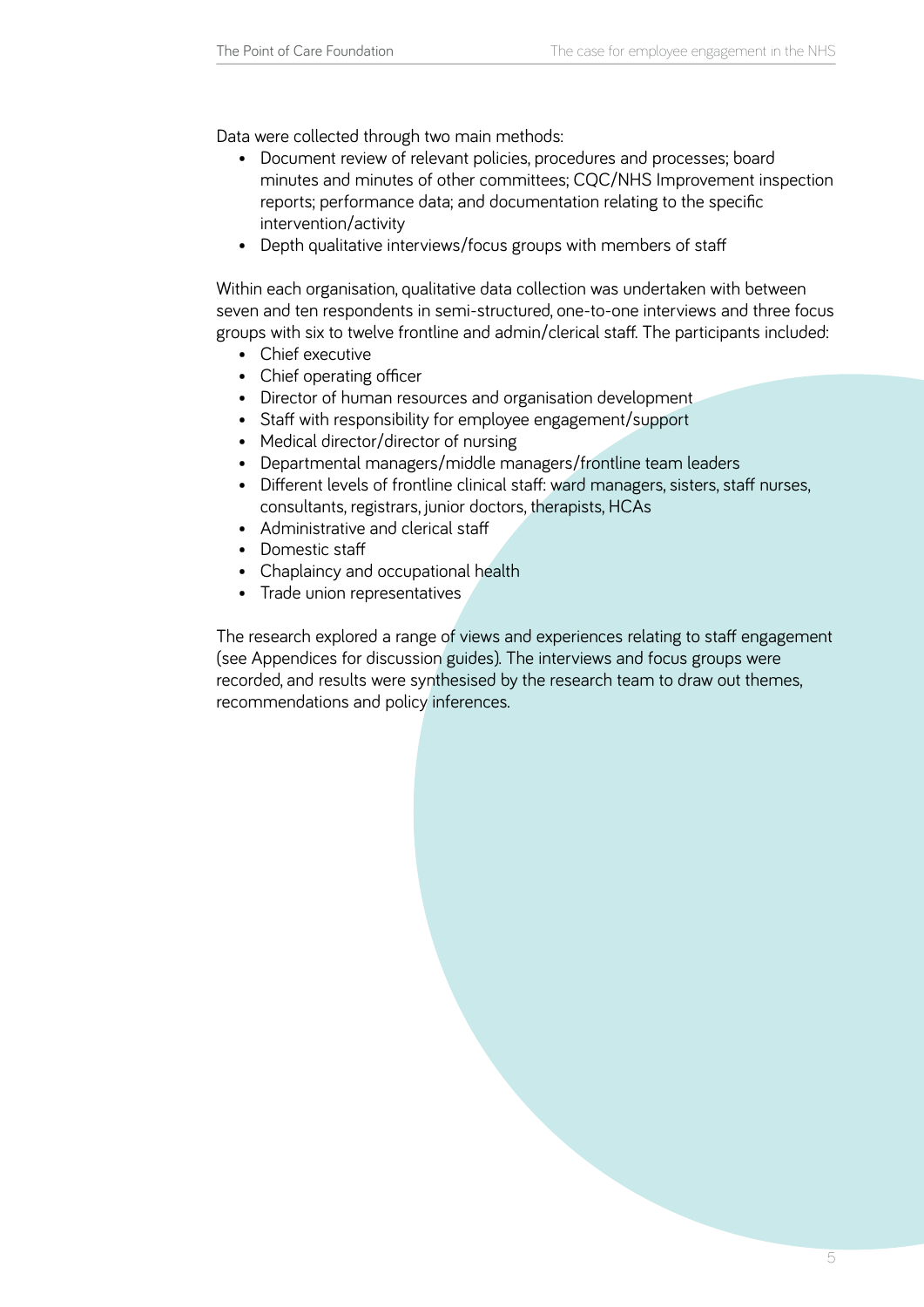# <span id="page-5-0"></span>**2. The case studies**

## **Acute: Leeds Teaching Hospitals NHS Trust**

Leeds Teaching Hospitals NHS Trust is one of the largest in the United Kingdom, serving a population of approximately 780,000 in Leeds, and up to 5.4 million in the surrounding areas. The Trust is one of the busiest NHS acute health providers in Europe. It is a regional and national centre for specialist treatment, has a worldrenowned biomedical research facility, a leading clinical trials research unit and is also the local hospital for the Leeds community. The trust employs 17,000 staff, has a £1bn budget and provides local and specialist services, as well as regional specialist care. Annual accounts for 2015/16 reported a £30m deficit. Fieldwork for this case study was conducted at Leeds General Infirmary, one of the hospitals within the Trust.

#### Care Quality Commission report

Following the most recent inspection in May 2016<sup>6</sup> the Trust moved from 'Requires Improvement' to 'Good', indicating a significant improvement in the quality, culture and safety across the Trust.

Among other findings, the CQC report highlighted that the Trust had invested time, effort and finance into developing a culture that was open, transparent and supported the involvement of staff, while reflecting the needs of the people using the services. The report noted the Trust's stable leadership team, and that staff across the organisation were positive about the access and visibility of executives and nonexecutives, particularly the chief executive. Additionally, the leadership team were aware of and addressed challenges when faced with providing service demands.

There was a positive culture around learning and safety, as well as learning from incidents with appropriate incident reporting and shared learning processes in place. Additionally, there were governance systems in place to ensure that performance, quality and risk was monitored, with each Clinical Service Unit meeting weekly and using the ward health check to audit a range of quality indicators.

#### NHS Staff Survey

The Trust invites its entire staff to participate in the NHS Staff Survey. In the latest survey statistics 7,144 members of staff (46%) completed the survey, significantly more than any other Trust nationally, following a steady increase in staff engagement over the last five years (engagement was measured at 3.44 in 2012). This improvement in the engagement measure has meant that Leeds Teaching Hospital Trust has improved its ranking to be the second in the country.

Other areas where staff experience has improved most include: recognition and value of staff by managers and the organisation (3.49); fairness and effectiveness of procedures for reporting errors, near-misses and incidents (3.81); quality of appraisals (3.15) and staff confidence and security in reporting errors, near misses and incidents  $(3.74)$ .

<sup>6</sup> CQC (2016) Leeds Teaching Hospitals NHS Trust; Quality Report. Available at: [http://www.cqc.org.uk/provider/RR8.](https://www.cqc.org.uk/provider/RR8) The report gives Leeds General Infirmary an assessment of 'requires improvement'.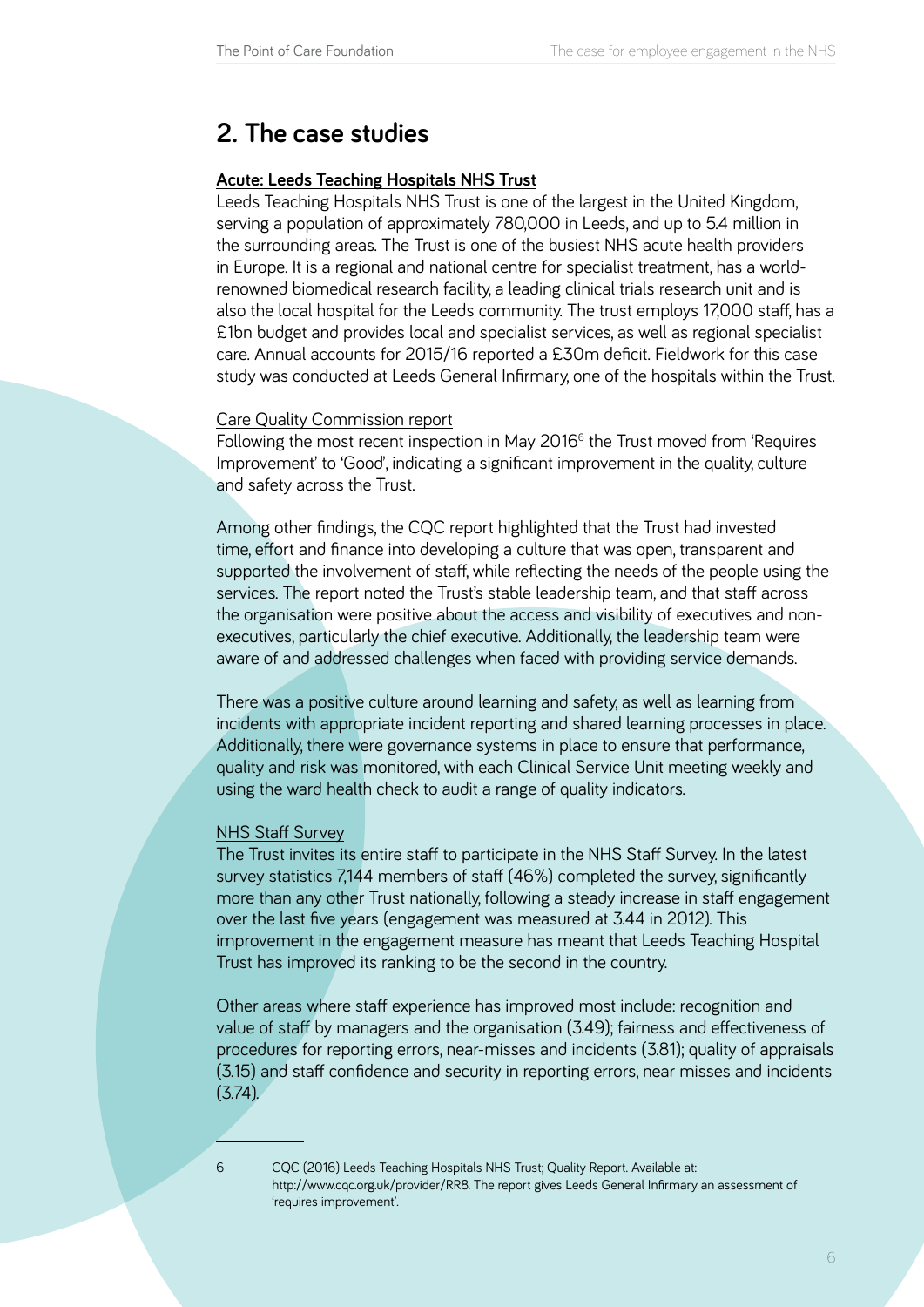# <span id="page-6-0"></span>The 'Leeds Way'

Staff at Leeds Teaching Hospital Trust worked with the executive team to develop a set of values, known in the Trust as 'The Leeds Way'. These values aim to define what the Trust is, what it believes in and how it works to deliver the best outcomes for patients. The Trust values are for all staff to be patient-centred, fair, collaborative, accountable and empowered.

# The Leeds Improvement Method

Leeds Teaching Hospitals Trust was chosen as one of five trusts in the UK to work with the Virginia Mason Institute on a programme to provide a framework for improving quality and efficiency across the organisation. The programme also provides the opportunity for the Trust to bring about sustainable and lasting culture change. The aim of the programme is for the Trust to become one of the top Trusts for patient safety and efficiency in the country.

# **Mental Health and Community Trust: Tees, Esk & Wear Valley**

Tees, Esk & Wear Valley (TEWV) is a mental health and learning disability NHS Foundation Trust providing services for over two million people in a geographically wide area encompassing the Tees Valley, County Durham, Scarborough, Whitby, Ryedale, Harrogate, Hambleton, Richmondshire and the Vale of York. It covers industrial, urban, remote rural and coastal areas. The population profile is diverse, with high levels of deprivation in former mining and steel industry areas, as well as large pockets of agricultural land. The Trust employs 6,400 staff with an operating income of around £345m per annum. The deficit for 2016/17 was £19m.

# Care Quality Commission report

The most recent inspection by the CQC in 2017<sup>7</sup> gave TEWV an overall rating of 'Good.' Assessors reported that staff engaged with patients 'in a caring, compassionate and respectful manner'. The views of patients and carers were actively sought and feedback on care and treatment was invariably positive. Staff in areas visited, were aware of TEWV values. Overall, the CQC assessed staff morale to be high. They reported that the Trust actively promoted staff wellbeing and quoted a staff engagement pilot aimed to increase engagement. TEWV is currently accredited as an Investors in People Gold Standard organisation.

# NHS Staff Survey

The Trust promotes the NHS Staff Survey as soon as it goes live and staff are advised that their opinions and feedback can support service improvement. Teams are asked to display, share and discuss findings. When data are available, a report is produced by the Trust and disseminated publicly. Teams that report well are highlighted in e-bulletins.

The TEWV response rate for the NHS Staff Survey was 49% in 2016; above average for that of comparable trusts. It was lower than the TEWV rate of 55% in 2015 and 57% in 2014. The Trust score for engagement in 2016 was above average as compared to other mental health trusts. (Average 3.77). The overall engagement

<sup>7</sup> CQC (2017) Tees, Esk & Wear Valley NHS Foundation Trust: Quality Report. Available at: [http://www.cqc.org.uk/sites/default/files/new\\_reports/AAAG2395.pdf](http://www.cqc.org.uk/sites/default/files/new_reports/AAAG2395.pdf)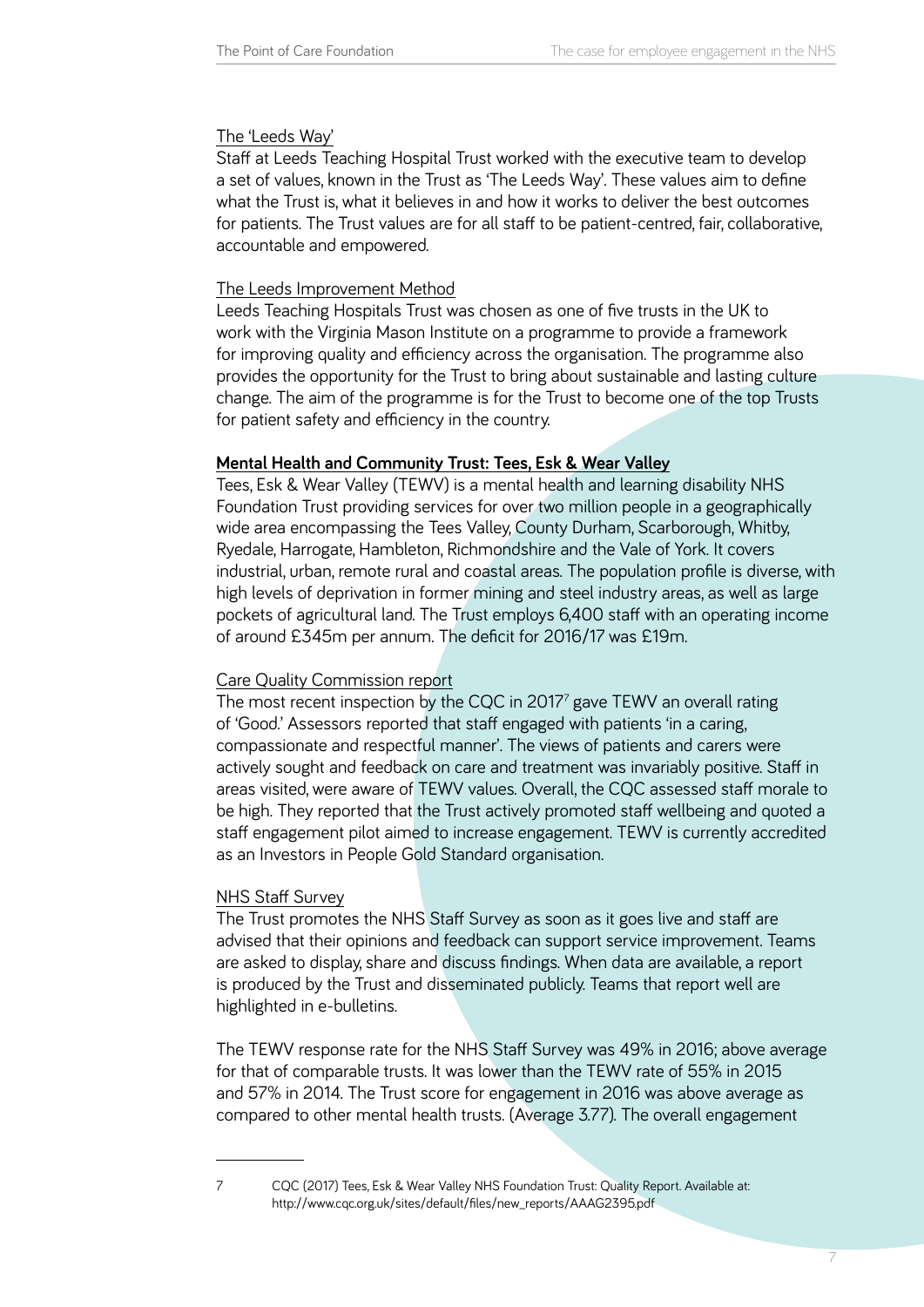<span id="page-7-0"></span>score for TEWV increased from 2014 (3.88) to 2015 (3.98) and decreased to 3.88 in 2016.

There were three scores where TEWV scored better than comparable trusts:

- For 'The percentage of staff feeling unwell due to work related stress', the TEWV score was 33% compared to the average in comparable trusts of 41%.
- The Trust score for 'staff satisfaction with level of responsibility and involvement' was 3.98 in 2016 compared to the average score of 3.87
- 'Staff satisfaction with resourcing and support' was 3.51, higher than the average for mental health trusts of 3.36.

The largest improvement in staff experience was the 'percentage of staff/colleagues reporting most recent experience of harassment, bullying or abuse'. This had decreased from 57% in 2015 to 35% in 2016.

# TEWV mission and values

TEWV's mission is 'to minimise the impact that mental illness or learning disability has on peoples' lives'. It lists its values as: commitment to quality, respect, involvement, wellbeing and teamwork.

TEWV is consulting with staff, service users, carers and stakeholder organisations to review its set of values and behaviours statements, initially called the 'TEWV Way', now known as 'Making a Difference Together'.

## **District General Hospital: Kettering**

Kettering General Hospital (KGH) is an acute trust providing healthcare services to a population of around 320,000 in North Northamptonshire. It has outpatient services in Corby, Wellingborough and Rushton. There are currently 3,700 fulltime equivalent staff and it is an affiliated teaching hospital to the University of Leicester. The operating income for the Trust was £236.5m for 2016/7. The deficit for 2016/17 was £25.6m. KGH provides an emergency department, speciality acute services, obstetrics and maternity services. The Trust has reported a considerable increase in demand for services throughout the last few years and that has impacted on performance, quality outcomes and the financial position. Year on year, A&E attendance has increased by around 10%. From 2015/16 to 2016/17 there was an increase in inpatients of 11%. During 2016/7, KGH financed 60–80 more beds, but bed occupancy still ran at over 100%.

The past few years have seen a significant turnover in senior staff (with the exception of human resources). The chief executive in post during the research phase was appointed on an interim basis following the sudden departure of the previous chief executive due to ill health. The new chief executive, Simon Welton, was recruited during the course of the research but did not take up the post until April 2018.

#### Care Quality Commission report.

The most recent review and rating by the CQC was published in April 2017<sup>8</sup>.

<sup>8</sup> CQC (2017) Kettering General Hospital NHS Foundation Trust Quality Report September 2017 (Inspection June 2017). Available at: [http://www.cqc.org.uk/sites/default/files/new-reports](https://www.cqc.org.uk/sites/default/files/new_reports/AAAG6608.pdf) [/AAAG6609 pdf](https://www.cqc.org.uk/sites/default/files/new_reports/AAAG6608.pdf)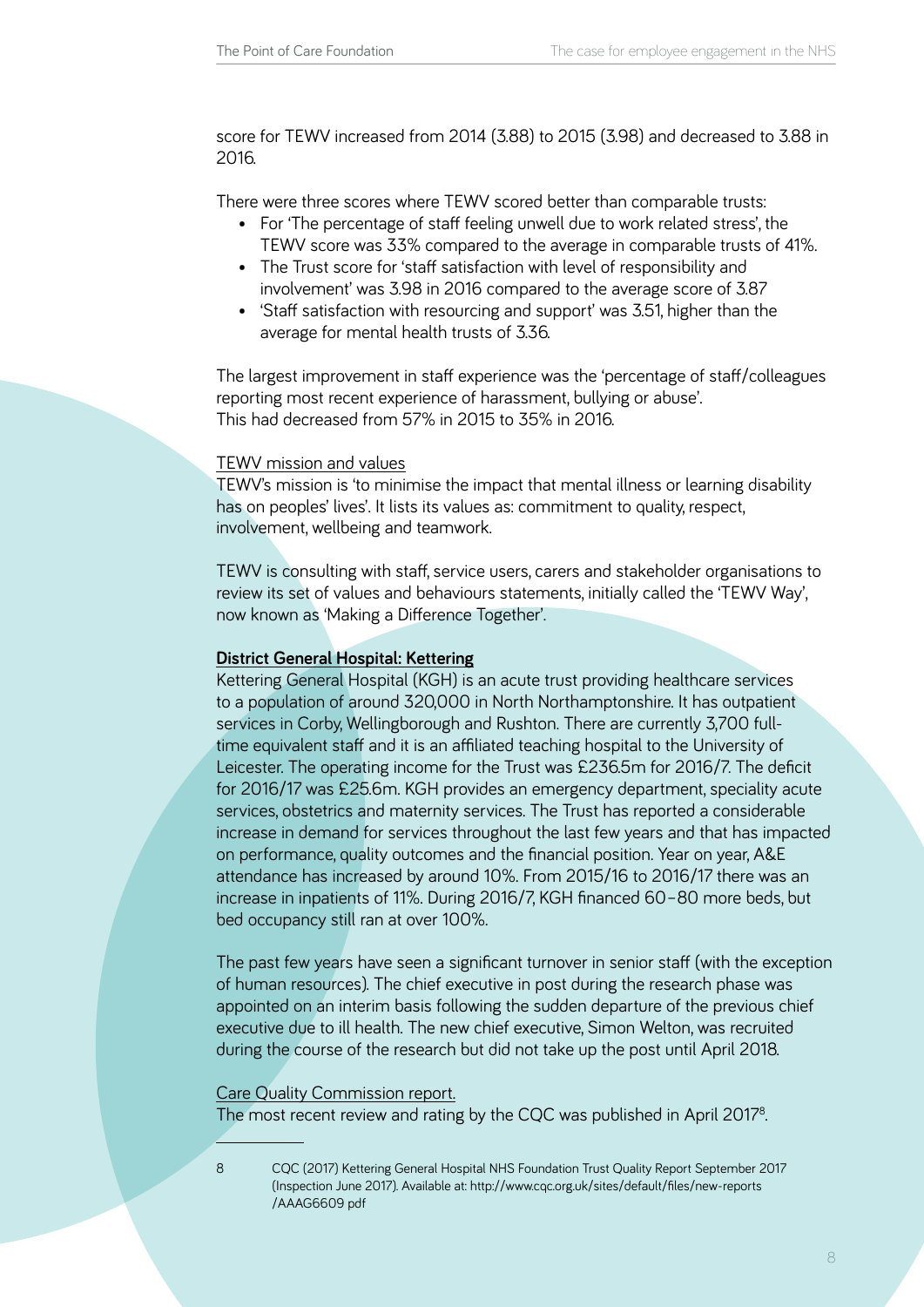The Trust was rated as 'good' for being caring and found that staff were professional and passionate about providing high-quality patient care. Staff were reported to be hard working and caring, and they treated patients with dignity. Feedback from patients was very positive.

However, the overall rating for the Trust was assessed as 'inadequate' and the Trust was placed into special measures. Concern was expressed about the inadequate numbers of staff, resulting in long delays for some patients, as well as issues about safety and management. The Board was aware of the staffing and recruitment issues, and the pressures staff were under.

A focused inspection took place in June 2017, as an unannounced CQC visit. It included the emergency department (ED), children and young people's service and outpatients department. The inspection found areas where significant improvement had been made. In the ED, staff were reported as showing care and compassion towards patients and families. They showed commitment to improvement and staff felt communication from board level had improved. There were positive changes in waiting times and governance.

#### NHS Staff Survey

Between 2014 and 2015, the Trust was recognised as the most improved acute trust in the country for staff engagement (scores rose from 3.55 to 3.71).

The staff response rate has fluctuated over the past few years: 39% in 2014, falling to 28% in 2015 and then rising to 32% in 2016. There was a significant increase in the overall staff engagement measure from 3.71 in 2015 to 3.78 in 2016 (3.55 in 2014)

Of the staff who completed the survey, positive shifts in scores that relate to staff engagement included:

- a significant increase in the percentage of staff agreeing that their role makes a difference to patient service, from 87% in 2015 to 90% in 2016;
- a significant increase in staff confidence and security in reporting unsafe clinical practice from 3.57 in 2015 to 3.68 in 2016;
- a significant increase in effective use of patient/service user feedback from 3.58 in 2015 to 3.72 in 2016;
- a significant increase in recognition and value of staff by managers and the organisation from 3.33 to 3.44;
- a significant increase in the percentage of staff reporting good communication between senior management and staff, increasing from 26% on 2015 to 30% 2016.

The percentage of staff experiencing discrimination at work in the last 12 months increased significantly from 7% in 2015 to 12% in 2016. 29% of staff said that they had experienced violence, harassment and bullying from other staff in the last 12 months, which was the same as 2015. This is higher than the average for acute trusts.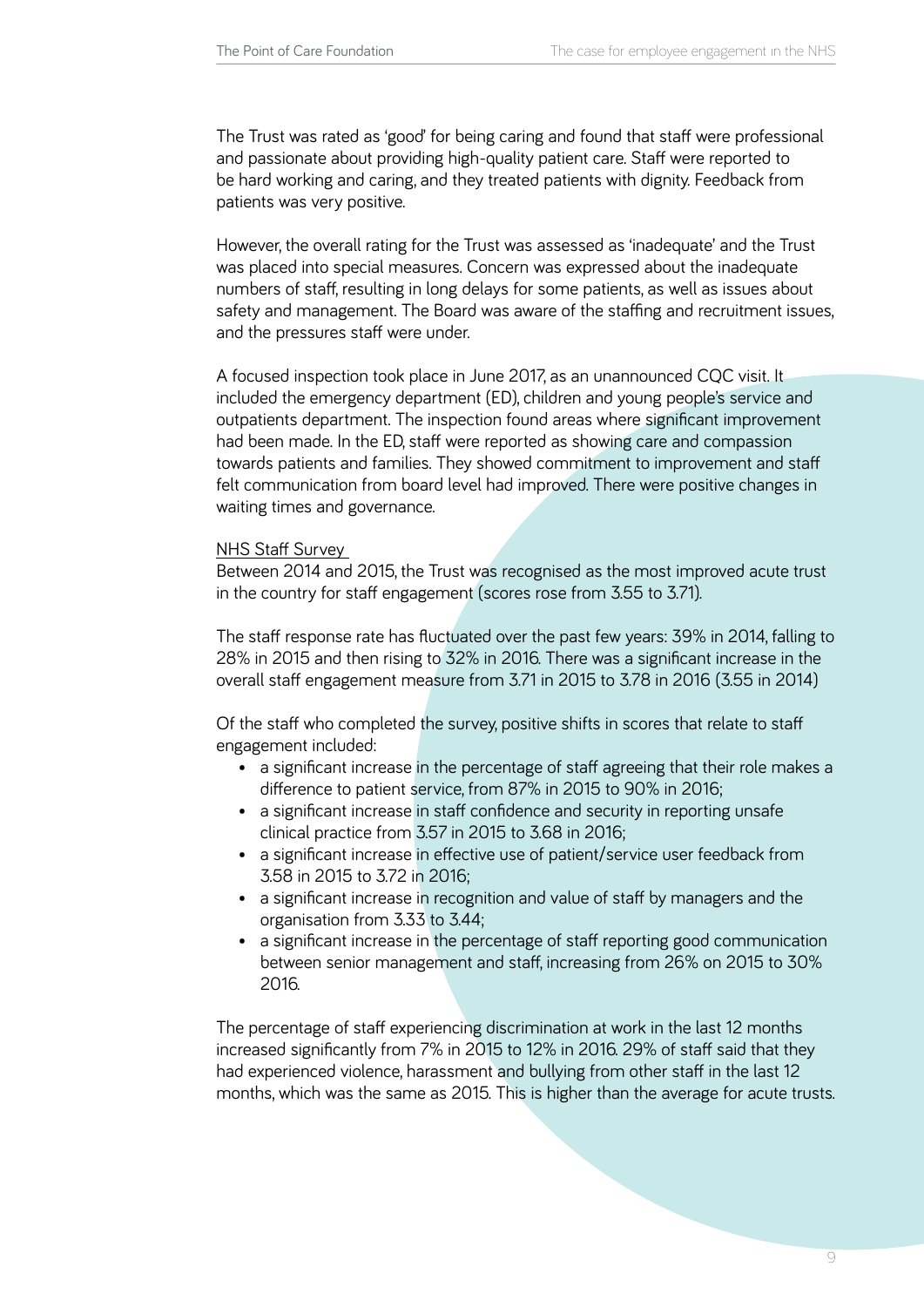#### <span id="page-9-0"></span>Quality improvement

Rather than adopt a systems methodology, KGH has adopted a series of initiatives as part of its improvement strategy. This combines measurement, culture and leadership initiatives with quality improvement (QI) methods. The QI process was further developed with plans including training across the Trust in 2016/17 by the East Midlands Patient Safety Collaborative.9

Additional ways of measuring feedback relating to improvement are collected through the staff Friends and Family Test, local surveys and 'safety and quality walkabout'. To improve the number of patients providing feedback to KGH to respond to voiced need, engagement with the Friends and Family Test was set as one of the priorities for 2017/8. Plans were to use a 'listening booth', assess other ways of collecting FFT data and harness the support of volunteers to collate responses. Progress is being measured through the monthly production of a Quality Dashboard.

## Vision and values

KGH's vision is 'to provide safe, high quality CARE to our communities.' Its values are summarised in the acronym CARE – compassionate, accountable, respectful, engaging. These were developed with staff as part of 'Link Listeners', the Leadership Forum and engagement events across the Trust.

9 KGH (2016) Operational Plan. Available at: [http://www.kgh.nhs.uk/EasysiteWeb/getresource.](http://www.kgh.nhs.uk/EasySiteWeb/GatewayLink.aspx?alId=14024)  [axd?AssetID=14024&type=full&servicetype=Attachment](http://www.kgh.nhs.uk/EasySiteWeb/GatewayLink.aspx?alId=14024)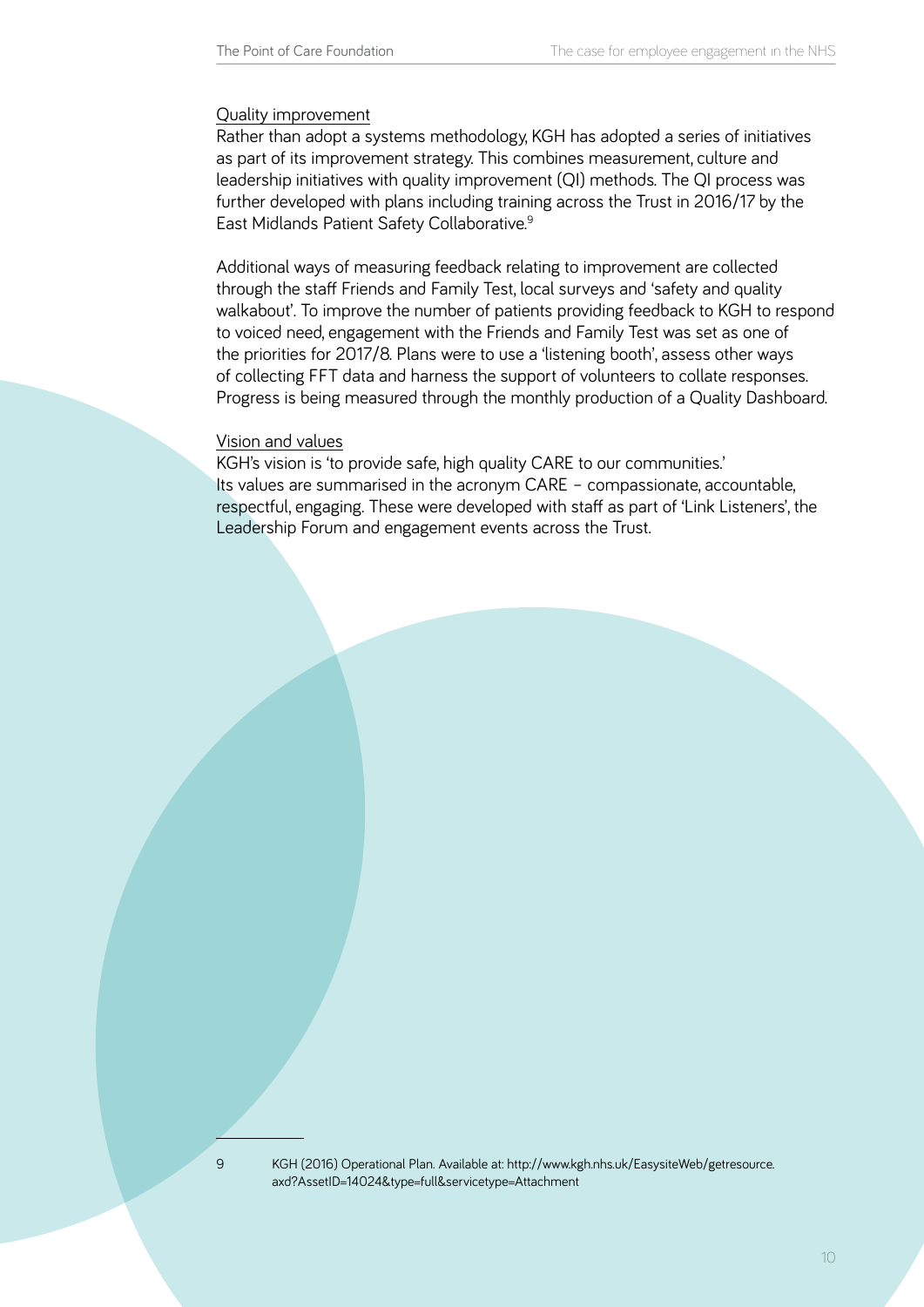# <span id="page-10-0"></span>**3. Analysis**

# **What does employee engagement mean in the NHS?**

Staff engagement was reported both by managers, directors and frontline staff to be key to the effective working of the organisation. The frontline staff, who have most contact with patients, link engagement directly to a patient-focused vision. Stories where staff had a tangible impact on patients' experiences were often given to illustrate how staff felt fulfilled and valued.

Relationships appeared to be fundamental to the way individual employees felt about coming into work. These included staff to patient, staff to team leader, colleagues and the immediate team. Factors that were integral to maintaining good relationships that were frequently mentioned included communication, trust, support, respect and being valued.

Directors tended to put forward a definition of engagement that was more strategic than frontline staff, but it was nonetheless consistent with a strong, patient-focused vision.

# **How is engagement measured?**

The reputed links between patient experience, staff engagement, sickness rates, recruitment issues and staff turnover rates seemed widely acknowledged. Managers want good and actionable data on staff that they can use to improve both the quality of care for patients and staff wellbeing. Data, it was reported, need to be robust (in terms of survey response rates) and timely. Better insight into why staff behave as they do was perceived to inform how staff can be supported. This was both to maintain staff wellbeing and secure ongoing commitment to the organisation and its values.

However, some managers in the acute sector stated that it was often problematic to report a negative shift in measures, such as infection rates or falls.

# *'It can become a vicious cycle. Staff can get dissatisfied because of the low metrics and not getting good results, and then staff can get more stressed.'*

*(Director/Manager)*

# Staff survey

Data from the staff survey were valued by some senior managers across the trusts and were seen to be a reliable measure of engagement, with results being disseminated down to frontline teams. A number of methods including visual maps were used to help ensure that use of and response to data were maximised. Results were used to compare levels of engagement within teams and between professional groups and often data from the survey were triangulated with information from other sources (staff sickness rates; staff retention; CQC ratings; exit interviews; anecdotal data collected through social media, open forums, wider communication systems and manager observation such as the KGH 'safety and quality walkabout') to inform appropriate responses. Managers also felt that the results were an opportunity to monitor the impact of engagement of policies and initiatives around ongoing challenges, including bullying and harassment.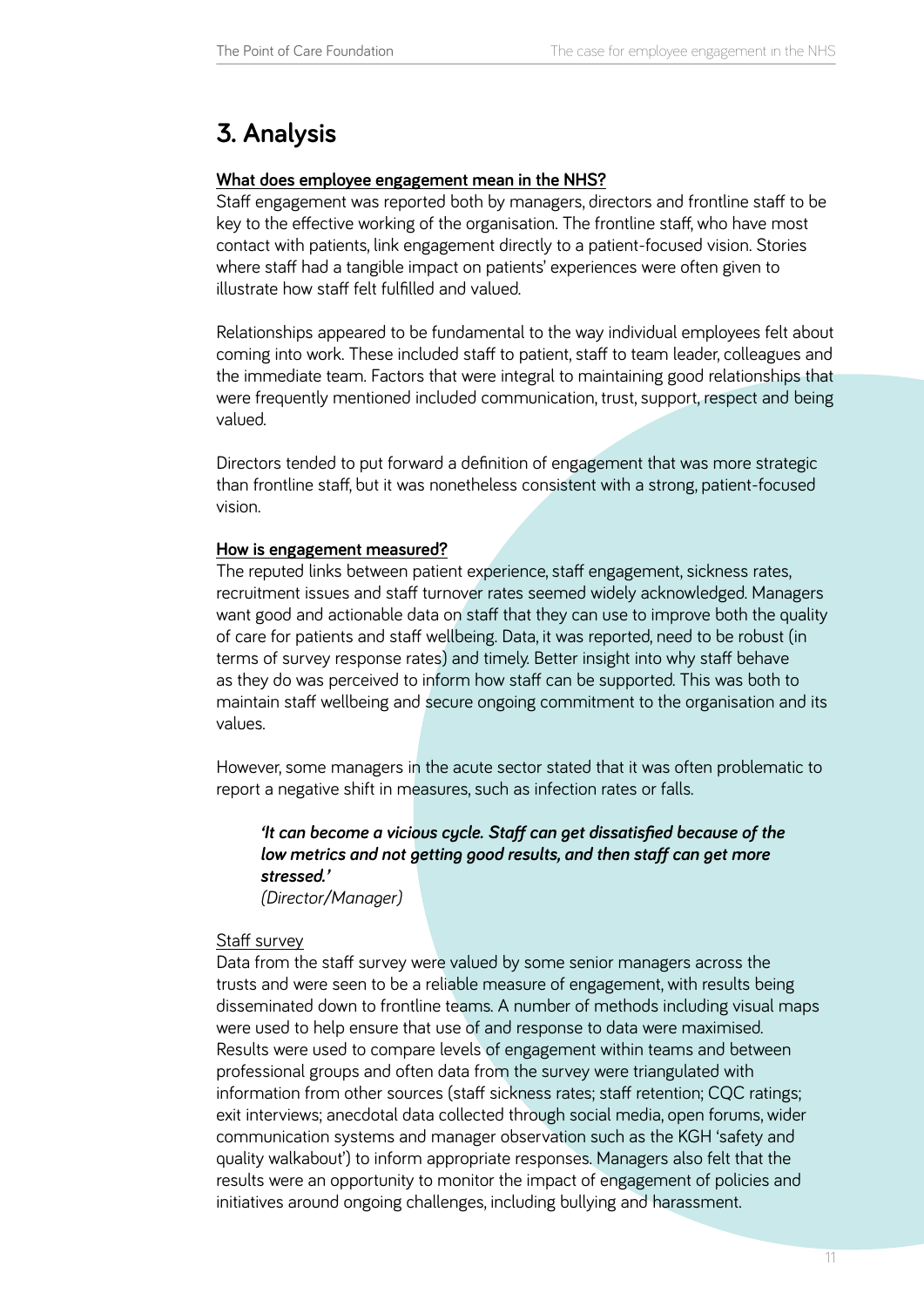There were however concerns voiced by HR, both in relation to the low response rates (30–50%) and the time lag between survey completion and results.

*'Of the 50% who do not respond, what do they really think? It could be because they are quite content and have better things to do or it might be that they are pretty disengaged and think "what's the point, no one will listen to us'." (Director/Manager)*

One Trust suggested that if the survey was conducted biennially it would allow more run-in time to respond to and act on results.

From the perspective of frontline staff, the Staff Survey was felt to lack clarity at times. For example, did certain questions relate to their team leader or more senior managers, the national picture or their local team? It was considered by some to be onerous to complete and there were concerns expressed about preserving anonymity. Despite attempts from managers to boost completion rates, it was something that could easily slip down the list of unread emails into obscurity.

#### Patient and staff Friends and Family Test

Friends and Family Tests completed by both patients (FFT) and staff (S-FFT) are made up of one mandatory question relating to the likelihood of recommending the trust either as a place to work or a place to visit as a patient, along with some demographic data and an opportunity for free-text responses. Frequently, a small number of questions are added locally. The S-FFT was reported to be quick to complete and in some cases can be done on a smartphone app, by postcard or online. Senior staff saw the benefits of carrying the survey out on a quarterly basis rather than annually; real-time data can be sent to the appropriate teams to act upon.

Data collected and reported back to staff from the FFT was seen to be pivotal to supporting staff (particularly nurses) to feel valued and, consequently, more engaged. Staff in the teams interviewed, valued what went well from the patient perspective and what could be improved. This was captured and displayed on 'You Said: We did' notice boards placed visibly in public areas and helped staff recognise the immediate impact of their actions.

#### Additional data sources

Solutions to get around shortcomings in national data collection were considered and regional, trust-wide, or team-based tools were all referred to – though awareness that staff were under threat of feeling over-surveyed tended to prevent overzealous data collection. In the Adult Therapies team in Leeds the Consultation and Relational Empathy Test was made up of ten questions that patients were encouraged to complete. It was used to monitor team performance and TEWV mentioned similar tools used to try to provide more insightful feedback from young people in the Child and Adolescent Mental Health Service. While the importance of gathering patient feedback was recognised, staff reported being mindful of the challenges of undertaking surveys with patients who were either physically frail, cognitively impaired or recovering from labour and nursing new-born babies.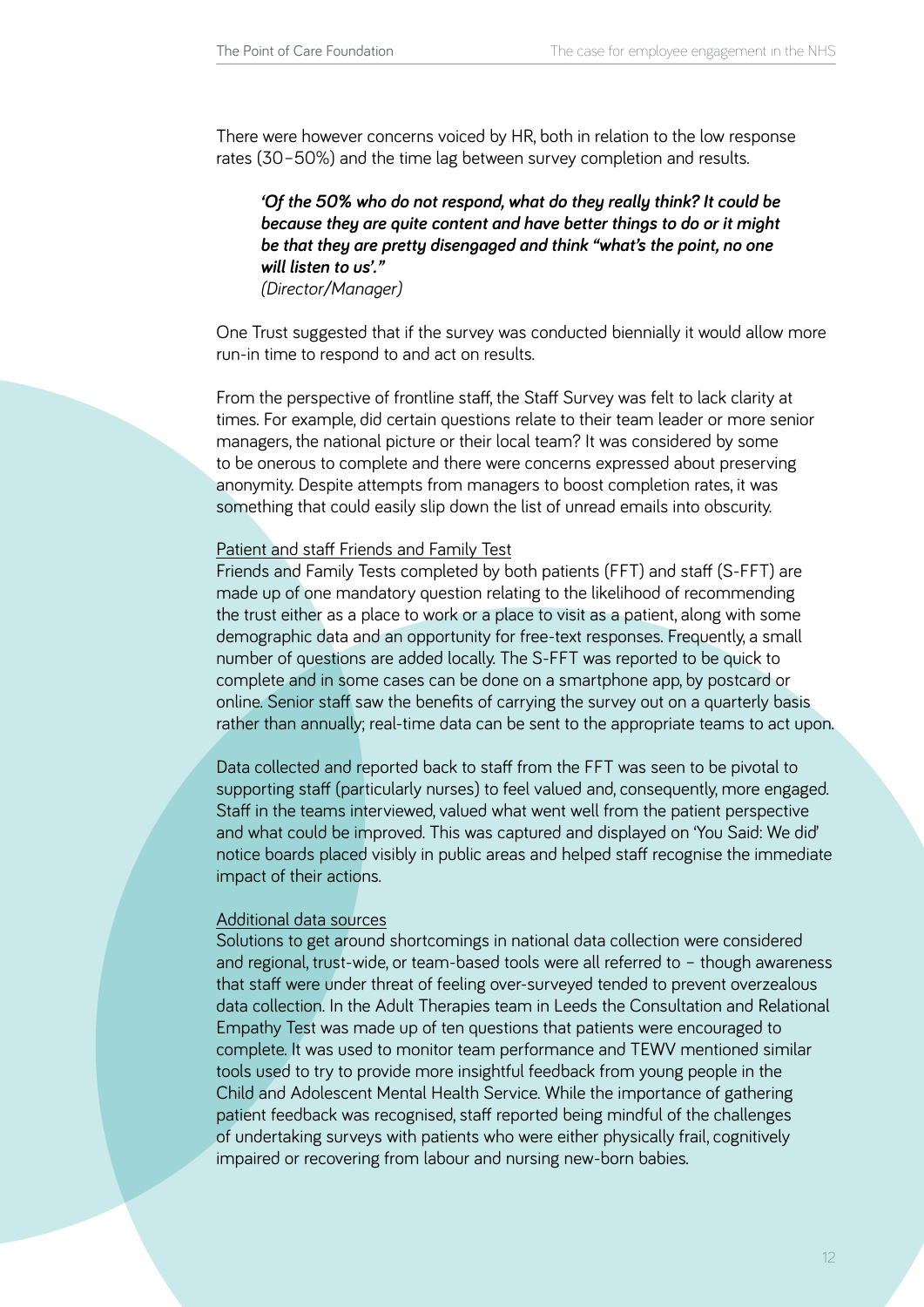A couple of managers mentioned the use of 'HSE Stress Surveys' which were used if staff were felt to be under high levels of stress and were seen to be a useful tool to assess needs and respond with specific interventions (such as building special equipment or managing relationships).

| <b>Tools for measuring</b><br>engagement                                                                                                                     | Pros                                                                                                                                                                                                                                                     | Cons                                                                                                                                                                         |
|--------------------------------------------------------------------------------------------------------------------------------------------------------------|----------------------------------------------------------------------------------------------------------------------------------------------------------------------------------------------------------------------------------------------------------|------------------------------------------------------------------------------------------------------------------------------------------------------------------------------|
| NHS Staff Survey. Annual.<br>Composite engagement<br>measure made up                                                                                         | Statutory measure,<br>therefore available for<br>longitudinal analysis and                                                                                                                                                                               | Results slow to emerge.<br>Low response rates.<br>May not accurately                                                                                                         |
| of questions around:<br>tendency to recommend<br>trust as a place to work<br>or be a patient; staff<br>motivation at work and<br>staff ability to contribute | comparison (internal and<br>external) annually.                                                                                                                                                                                                          | measure engagement<br>as defined, particularly<br>by frontline staff.<br>Staff reported<br>length of survey was<br>a disincentive to                                         |
| towards improvement at<br>work.                                                                                                                              |                                                                                                                                                                                                                                                          | completion.<br>Non-responder bias.                                                                                                                                           |
| Patient Friends and Family<br>Test. Ongoing.                                                                                                                 | Provides data at ward/<br>team/service level to<br>inform improvement.<br>Gives patient-related data<br>that staff value and can<br>improve morale.<br>Local questions can be<br>added.<br>Comment and response<br>can be posted online or<br>displayed. | Completion rates<br>variable and generally<br>low.<br>Does not cover all<br>services.<br>Cannot be reliably<br>compared to other<br>services within and<br>beyond the trust. |
| <b>Staff Friends and Family</b><br>Test. Flexible, usually<br>quarterly.                                                                                     | Quick to complete.<br>Provides data that can<br>be drilled down to ward/<br>team level to inform<br>improvement.<br>Feedback more timely<br>and immediate than Staff<br>Survey.<br>Local questions can be<br>added.                                      | Completion rate varies.                                                                                                                                                      |
| Other organisational<br>intelligence, including staff<br>sickness rates, retention<br>figures, CQC ratings, exit<br>interviews and anecdotal<br>data.        | Helps triangulate data from<br>other sources.                                                                                                                                                                                                            | A number of indicators<br>are seen to be linked<br>to staff engagement<br>but wariness over<br>complexity of picture.                                                        |
| Locally collected<br>qualitative data.                                                                                                                       | Provides richer picture of<br>local issues.                                                                                                                                                                                                              | Resource intensive to<br>collect                                                                                                                                             |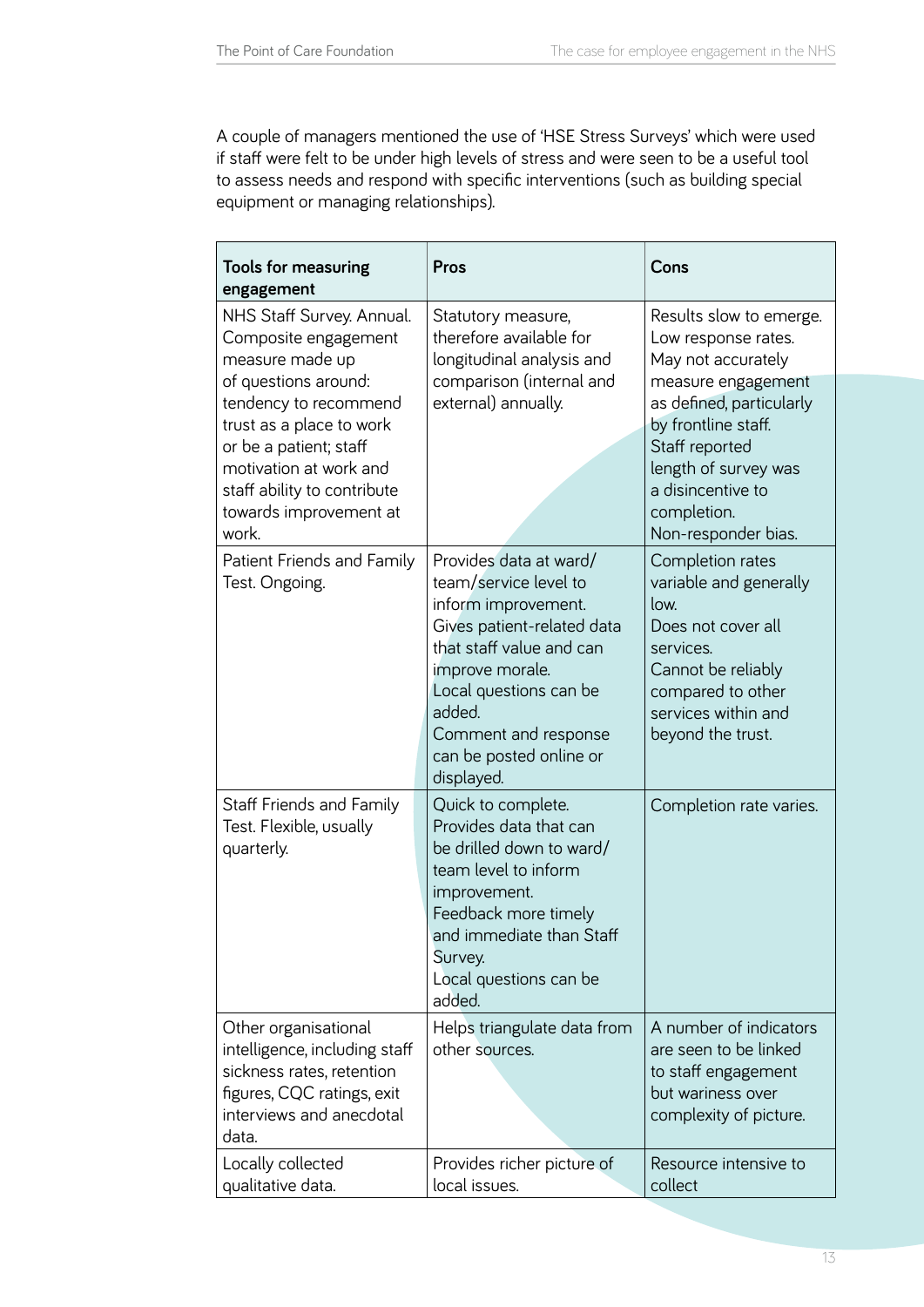#### <span id="page-13-0"></span>**Why is employee engagement important in the NHS?**

Staff were recognised by the senior leadership as being 'the trust's most important asset'. The rationale for fostering engagement by looking after staff appeared to be both moral ('it's the right thing to do') and a way of increasing efficiency through the process of change management.

There was agreement that investing in staff was beneficial on a number of other levels. Happy staff make happy patients, with improved retention and reduced sickness absence. In a competitive market with staff shortages across many areas, retaining staff to achieve high-quality care was expressed as a necessity. Benefits relating to employee engagement were considered differently, depending on the professional group. Senior managers occasionally linked engagement to productivity:

*'It is difficult to measure, but if people feel happier at work then this is linked to productivity. They will pay more attention to their tasks in their jobs, which trickles down into patient outcomes, patients are happier, they go home earlier and they are happier with the care they are given.' (Director/Manager)*

Frontline staff were more likely to link good staff engagement to patient experience and the connection appeared intuitive to many:

*'If patients see nice happy staff, it makes them feel better… if you have just one member of staff smile at you and reassure you, it makes so much difference.' (Focus Group)*

While there was recognition that investing in staff wellbeing and broader engagement initiatives was worthwhile, there was no explicit attempt to quantify the amount of funding that was allocated to such programmes, nor the relative outcome. The underlying reason for this appeared to be an acknowledgement of the complexity of any trust-wide initiatives and the fact that there could be multiple distinct outcomes (both intended and unintended) arising from individual initiatives.

Although financial outcomes were rarely mentioned in relation to staff engagement, senior managers, if probed, did draw some links between higher levels of staff engagement and longer-term financial benefits:

*'If staff are happier then this leads to less sickness absence, and staff are less inclined to take time off. This leads to a more stable workforce which results in higher-quality care, less locums, less agency spend, so more money to spend on other needed resources.' (Director/Manager)*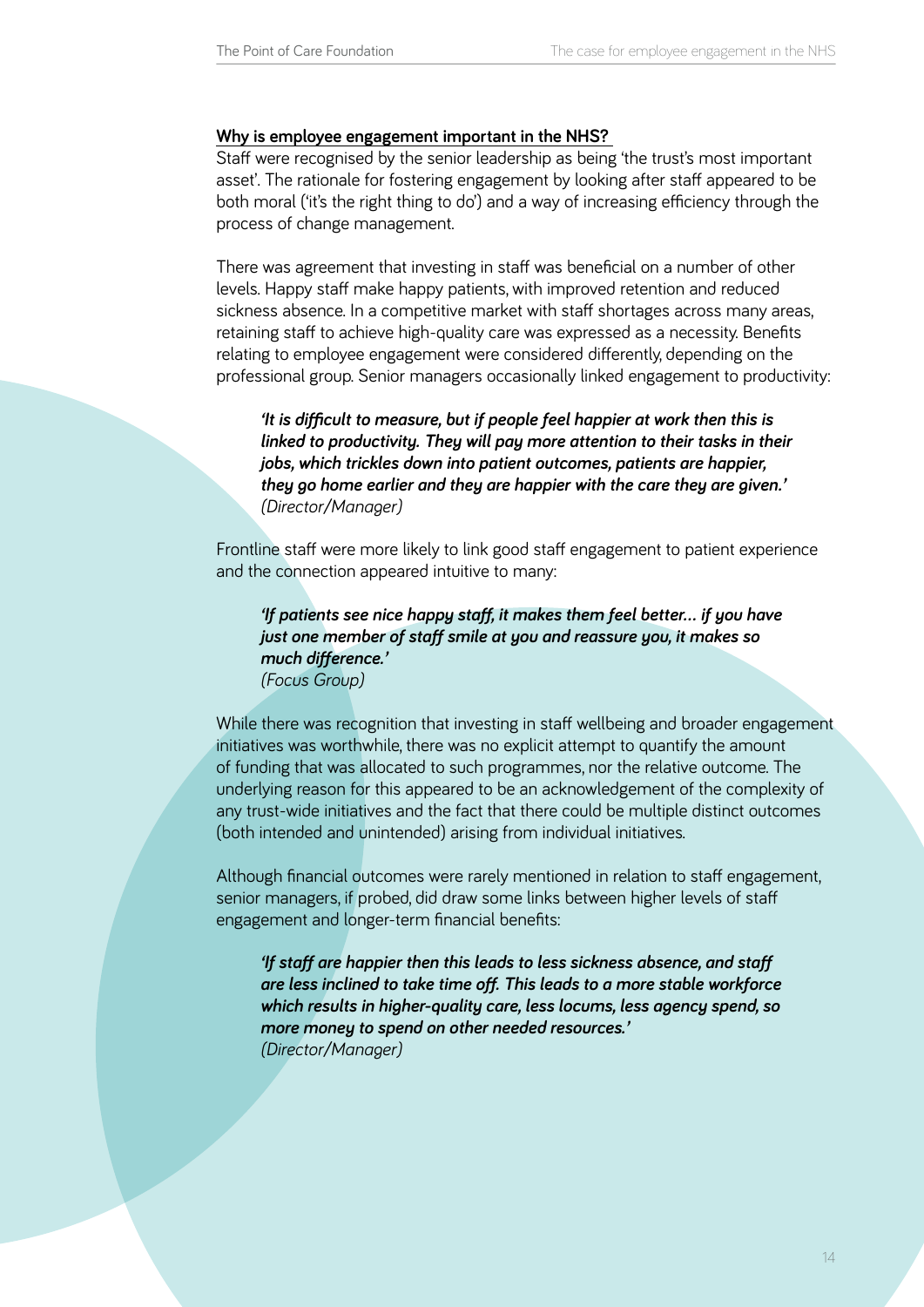# <span id="page-14-0"></span>**What are the enablers and barriers to good staff engagement in the NHS?**

# **ENABLERS**

A number of initiatives at individual, team and organisational level were said to be instrumental in facilitating engagement. The list of enablers that emerged from the three sites is not exhaustive and there is a degree of overlap between the various headings.

# Patient-focused vision

Staff across the nine focus groups reported a sense of connectedness to the common purpose of making a tangible difference to patients, and staff appeared to be committed when work was meaningful. Professionalism, compassion and care come out strongly throughout the narratives. This vision, often expressed as a key organisational aim, was perceived by senior managers as an essential prerequisite to engagement:

*'…if people are enthusiastic about their role, they will carry it out better, especially when there is direct patient contact, this discretionary effort will spill over to patient care'. (Director/Manager)*

# Team support, relationships, proximity and permanence

The importance of peer support was apparent particularly for frontline teams and, for some, it was the key motivator to come into work. Staff on the front line were reassured by being part of a team. The cohesion, stability and permanence of a team enhanced the feeling that staff could rely on each other, particularly when under pressure. Teams that work in close proximity appear to be more connected and are able to communicate informally.

# *'I feel valued by other members of the team; we have to help each other out and other team members are really grateful for that.' (Focus Group)*

A strong sense of connection between team members was reported by some, removing perceived hierarchies between professional views; everyone had their role and could be respected for the job they did.

*'In previous roles I have found it very hard to speak to consultants, but here I can just go to them. There is less of a hierarchy within this team. I don't feel set back because of my role, we work tightly together.' (Focus Group)* 

Team leaders also saw the value in spending quality time with each other to discuss issues without necessarily having higher-level managers present.

*'Staff need the opportunity to discuss issues with their peers without management, to enable a safe space. For example, how they are managing to do things, how they cope with the pressures they are under in their teams and a chance to share good practice – or simply to offload.' (Director/Manager)*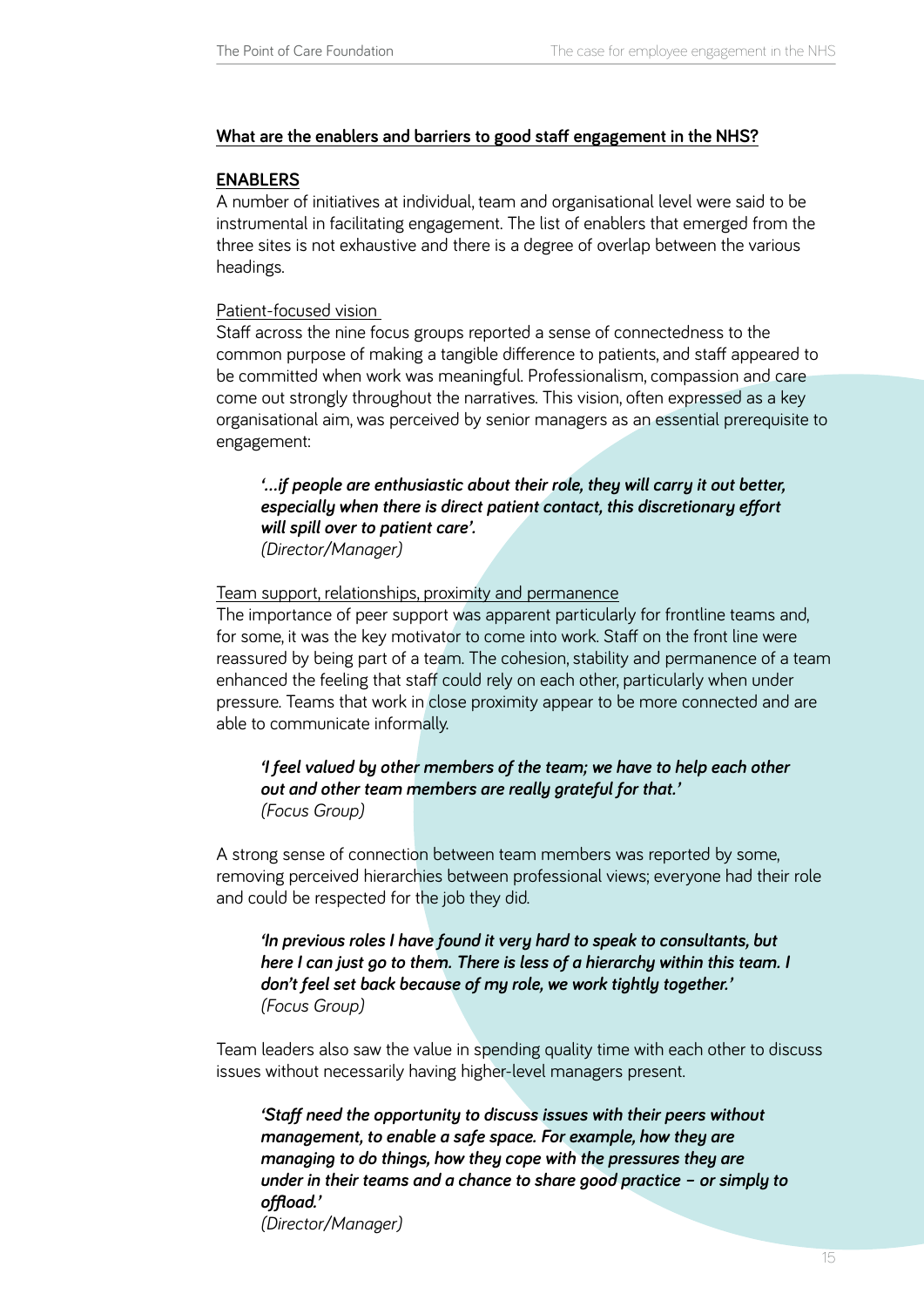### People management and leadership style

The participants in the focus groups – drawn from teams exhibiting higher and improving levels of measured engagement – identified the style of leadership by local managers as being of considerable importance. Empathetic and inclusive leaders were reported to foster a sense of staff wellbeing and job satisfaction. Team leaders interviewed were consistent in their adherence to open, transparent leadership styles, involving staff in decision making and avoiding micro-managing. This was corroborated by staff who suggested that managers acted as a buffer between the organisational demands and the team, in the context of pressured work environments.

*'(Our team manager) is fantastic, she is very approachable. She is containing as a manager, will always offer support and is willing to listen. It makes a big difference.' (Focus Group)*

Staff considered their line managers to be receptive and responsive, giving them a high degree of control in how their work is organised.

*'We are encouraged by the organisation to suggest improvements; if we can make it any better we will do that. We work in a fairly autonomous way. If I do have an issue, I would pass it on my line manager.' (Focus Group)*

Team recruitment for a 'good job fit' was seen by some teams/managers to be crucial in achieving quality care for patients and a positive effect on team dynamics and morale.

*'Our recruitment approach has completely changed – we have recruitment fairs and days where we invite a range of people for interview, so that we can really select those who are right for the team and offer [clients and their families] the interventions that they need.' (Director/Manager)* 

Access to training and development was perceived by staff to be an indication that they were worth investing in and gave them a sense of progression in their own careers. Many staff and team leaders spoke about the shift to more regular appraisals to be a positive move which, along with supervision sessions, allowed time for discussion, review and support.

*'We were supposed to have them [appraisals] back in the day, but we just had a quick chat and that was it, you didn't even know that you have had your appraisals. It has been formatted, and we are happy that they are now being delivered.' (Focus Group)*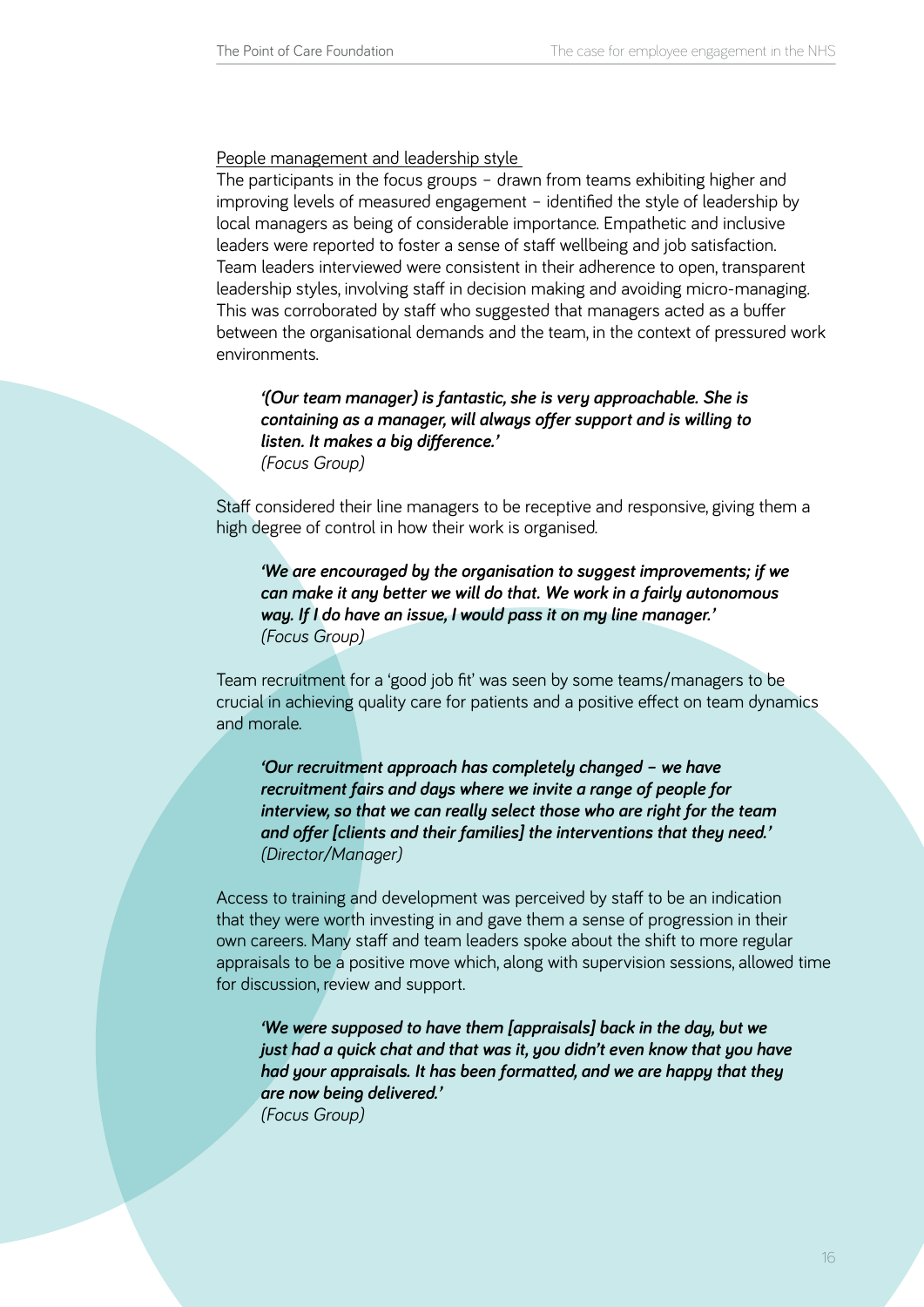# Reflective space

The benefit of informal contact across teams was strongly voiced by staff who valued time to talk to each other, suggesting that opportunities for communication helped to maximise the value of effective, multi-disciplinary working and offered the chance to reflect on the patients in their care.

*'I enjoy working with a multi-disciplinary team and having the time to hear from other professionals of ways of understanding complex problems; it feels good when you have the resources in order to do that in an effective way.' (Focus Group)*

# Valuing staff/appreciation

Staff reported that feeling valued by patients, other staff, managers and the wider organisation was a factor that fostered wellbeing. Across the case study sites, ways of communicating this included:

- Patient feedback either directly or through managers from data collected by the FFT;
- Positive feedback by managers, for instance by acknowledging staff contribution to improvement and being paid for overtime without requesting it;
- Award and reward schemes such as smile awards, team of the week, wall of thanks and annual reward events to recognise achievement. Awards at all levels were invariably shared on social media to act as motivators to other teams and to share good practice;
- Staff valuing each other with support and acts of kindness.

*'The NHS survives on good will. Almost everyone goes above and beyond. If we all worked to rule the whole thing would come to a halt. We dig deep and do things off our own backs. For example, I make cakes for staff – it makes them feel appreciated and they are more likely to give of themselves.'* 

*(Focus Group)*

# Modelling organisational values

The leadership teams in the case study sites espoused a commitment to involving staff in co-creating the vision and values for their organisation. Senior management expressed the significance of modelling organisational values and behaviours that then permeate through the trust. Developing a culture where the employee voice is not only accepted and appreciated but is also actually elicited was seen as a key driver for building trust and respect in relationships.

*'I haven't worked anywhere in my career that takes staff engagement and involvement as seriously as TEWV does. It is built into the DNA of the organisation. It has become instinctive in the way we think about things – let's get people together and ask them.' (Director/Manager)*

The need to develop a positive and open culture was emphasised at executive team level in all three trusts. The belief expressed was that if staff were travelling in the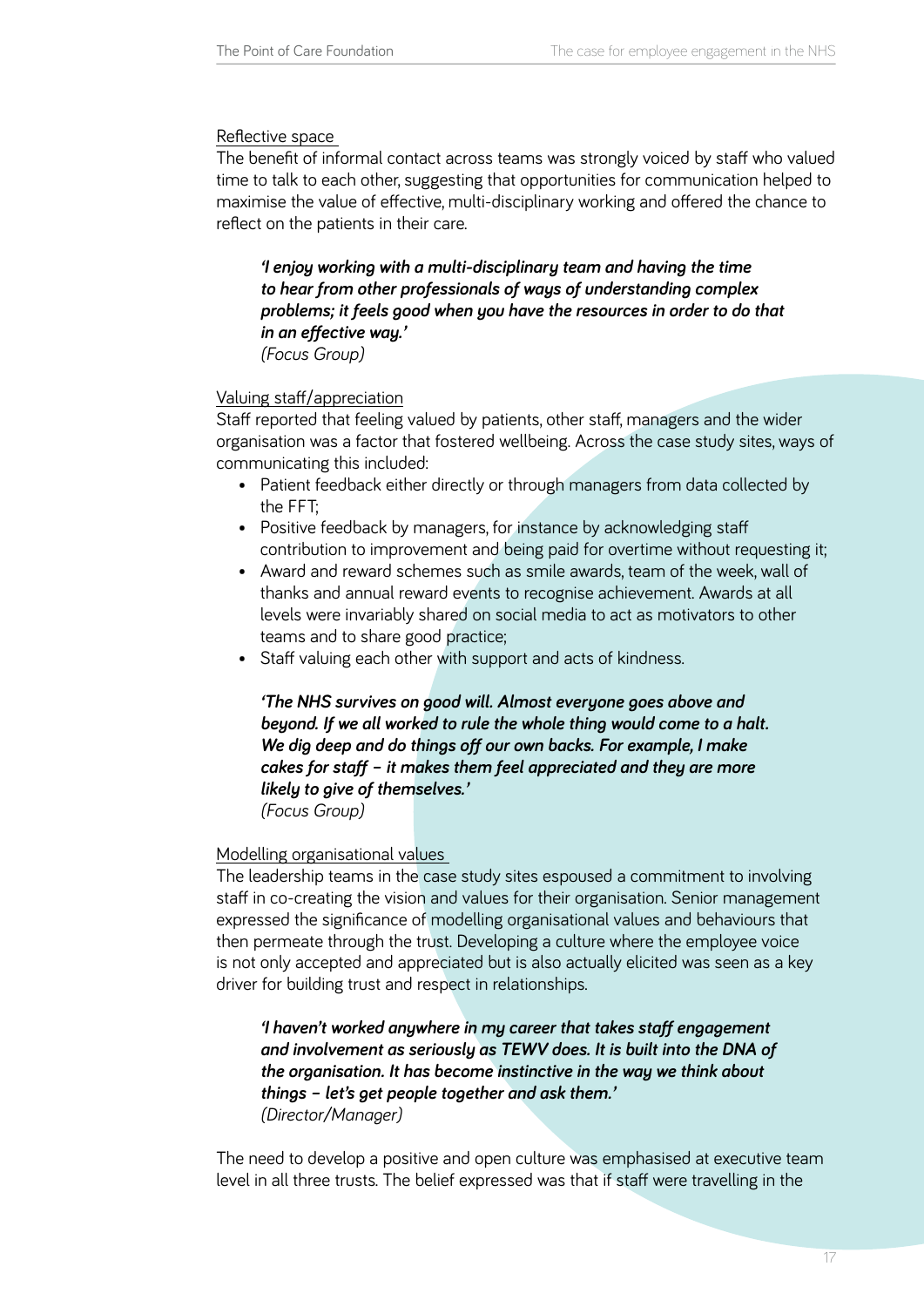direction in which the trusts were moving, they would have a greater understanding of and involvement in its development. Some staff reported being personally inspired by the vision of their executive team and they were seen as a driver in setting the organisational tone.

#### Communication

Systems that are two-way, transparent and responsive seem to play a pivotal role in encouraging engagement in case study trusts. Management expressed the need for a structured system to communicate effectively with staff to involve them in the change process and to respond to issues raised by staff. In turn, staff considered it helpful that there were mechanisms in place for them to share their ideas. Processes for communicating from bottom-up and top-down included a variety of methods – both formal and informal – throughout the trusts. An essential part of the engagement equation was to 'join up the top and bottom of the organisation'.

#### Structured meetings

also have daily huddles.

The three trusts reported on a system of regular, interconnected meetings for different levels of staff. For example, TEWV described a system where staff are split into multi-disciplinary groups (cells) of around seven people who meet in daily 'huddles' for around 15–30 minutes. 'Supercell' huddles take place every two weeks between team managers and heads of services.

*'The daily rigour of having a huddle means that communication is stronger and people are supportive of each other. We can focus on today's work today and fix on today's problems by tomorrow... People feel part of something. They feel that they have a role, they feel that they have a voice, they feel that they can be heard and they feel that they can influence and that their expertise is valued. This is a really strong part of what we try and do in terms of engagement which influences the care that is given.' (Manager/Director)*

Leeds reported on a cascade system whereby 'Team Briefs' were conducted with 100–150 senior managers, who then briefed their ward managers in teams. A similar practice takes place in KGH, led by the chief executive. Some of the clinical teams

Newsletters, magazines, bulletin boards, social media, intranet videos and open forums were other ways mentioned and valued by staff as a way of feeding into and finding out what was going on.

Responsive systems for suggesting improvements and voicing concerns Voicing suggestions and escalating concerns under conditions of trust were important to staff as a way of achieving 'psychological safety'. Staff in the teams who participated in the focus groups felt able to speak their mind, seemingly without risk of repercussion.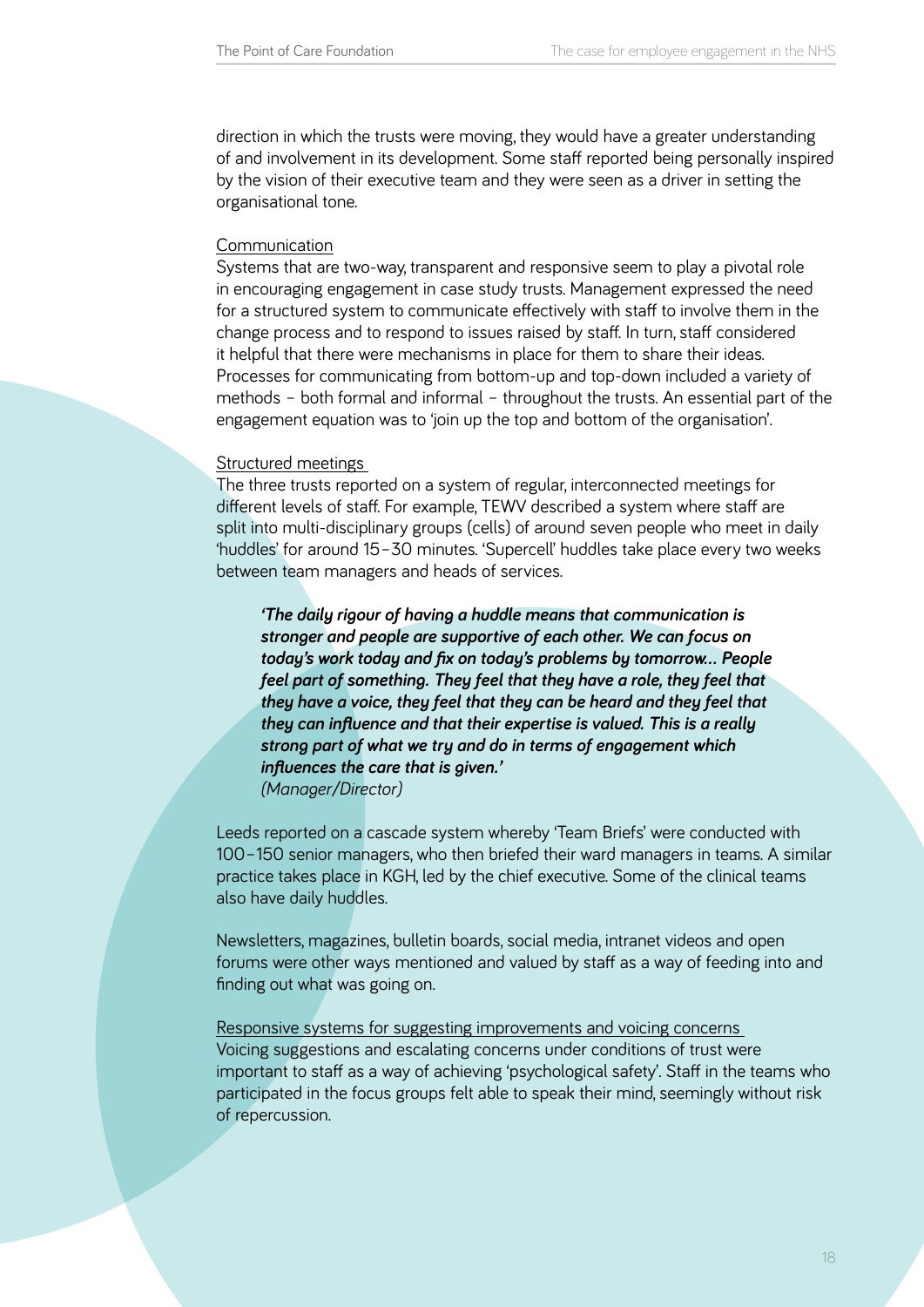*'A clinician in the team recently fed back to me that they felt that they could offload about something that they were not happy with and I would not be judgemental. It is about managers providing that safe space for clinicians to have a rant and tell me, for example, that they are really not happy about a decision that affects them and discussing a way to resolve it.'* 

*(Director/Manager)*

A 'no-blame' culture was one in which learning could occur and potentially improve patient care. Problems could be highlighted and addressed, and actions put in place as a preventative measure.

*'It is important to be open and honest about our successes and challenges, sharing information as part of a moral obligation, rather than being driven by scores.' (Director/Manager)*

Staff in all trusts identified a number of vehicles by which they could suggest improvements and ideas, or express and escalate concerns. These included routine communication governance structures, Freedom to Speak Up Guardians (FTSUGs), Link Listeners and opportunities for anonymous reporting through electronic and paper-based modes. In each case, concerns were reported and reviewed by senior team members who then responded accordingly; an important building block for good engagement.

*'I took two issues to Link Listeners which I hadn't been able to take anywhere else...The chief executive is impressive – she doesn't 'flannel' you – if she doesn't know the answer she will tell you – and then she'll go away and find out. At each meeting they feedback the outcomes of the last meeting to tell you what's happened as a result of people's input. If you don't want to attend in person you can email your suggestions. There's normally a good mix of staff – anyone can go... It helps people feel that they are listened to by people high up – and I think that's important. You're never made to feel that you've wasted their time.' (Focus Group)*

Receiving a response, either feedback to demonstrate that the changes had been enacted or why it was not feasible, was seen as crucial to show staff that their views had been taken into account and valued. Building support in the organisation was also seen as a way of mitigating the negative effects of change.

Effective systems for monitoring data (including data on patient and staff experience, and engagement) are integral to the development of responsive systems.

#### Influence of top team

At one trust, the consistency and stability of the executive team was seen as an important driver and their ways of working could be sustained with longevity. However, paradoxically, change can inject new life into systems; one trust reported that a shift in the organisational team had a positive impact on organisational culture; 'the way we do things round here'.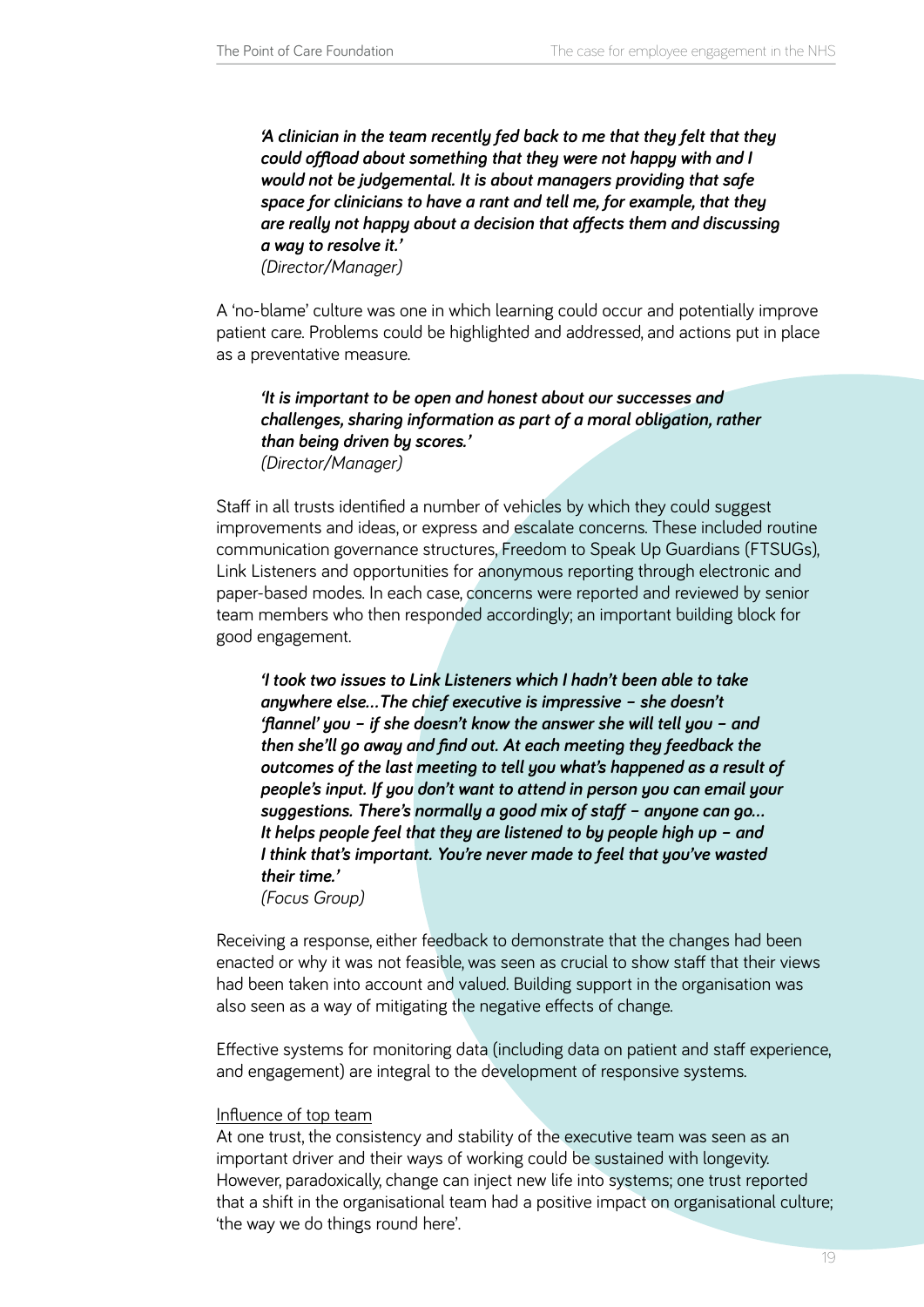# Looking after staff: enabling flexible working, responding to personal needs and individual wellbeing

Enabling staff to juggle the demands of personal life around their job, alongside provision for emotional support, reflection and wellbeing is key to staff feeling valued and engaged. Work rosters were mentioned frequently during interviews. Technology, such as e-rostering, that allows staff to plan shifts well in advance will potentially be of value. However, there were a number of glitches relating to mastering the use of the software. Staff reported that flexibility and the ability to forward plan enhanced their work/life balance. HR linked e-rostering to improvements in managing patient demand, and reduced churn.

# *'Reduced attrition helps reduce temporary staffing spend and a more stable workforce means better engagement.' (Manager/Director)*

Managers took the health and wellbeing of staff seriously and recognised the value of investing in staff to enable them to maintain good health. Examples given included carrying out adequate return-to-work interviews following periods of illness, building special equipment to ensure disabled staff could be both comfortable and effective, and carrying out 'stress tests' to resolve problems when concerns had been raised. Managers also mentioned that relationship to unions, partnerships and reviews of policies that ensure the consideration of inclusion and diversity help staff to feel safe.

#### **BARRIERS**

Although staff reported on a number of factors that were seen to develop and drive the staff engagement agenda through the organisation, it was clear from the narratives that barriers were present that hampered development and, if they persisted, these barriers could potentially undermine the good work that the trusts had achieved.

#### Unprecedented and increasing demand and pressure

Concerns about workload were expressed at all trust levels, with financial pressures and growing demand inevitably compromising the quality of care to patients.

*'If there are too many pressures, of course this impacts on our patients. We are often seeing them at a hugely traumatic time of their lives – they're often in the middle of chemo or other treatments – and as a member of staff you want to feel that you have time to talk to them and empathise with them – but if the pressures are too great you just can't do this.'* 

*(Focus group)*

*'As managers we feel that pressure – we are having to ask our team members to perform more effectively, be leaner, see more people, meet that demand.' (Director/Manager)*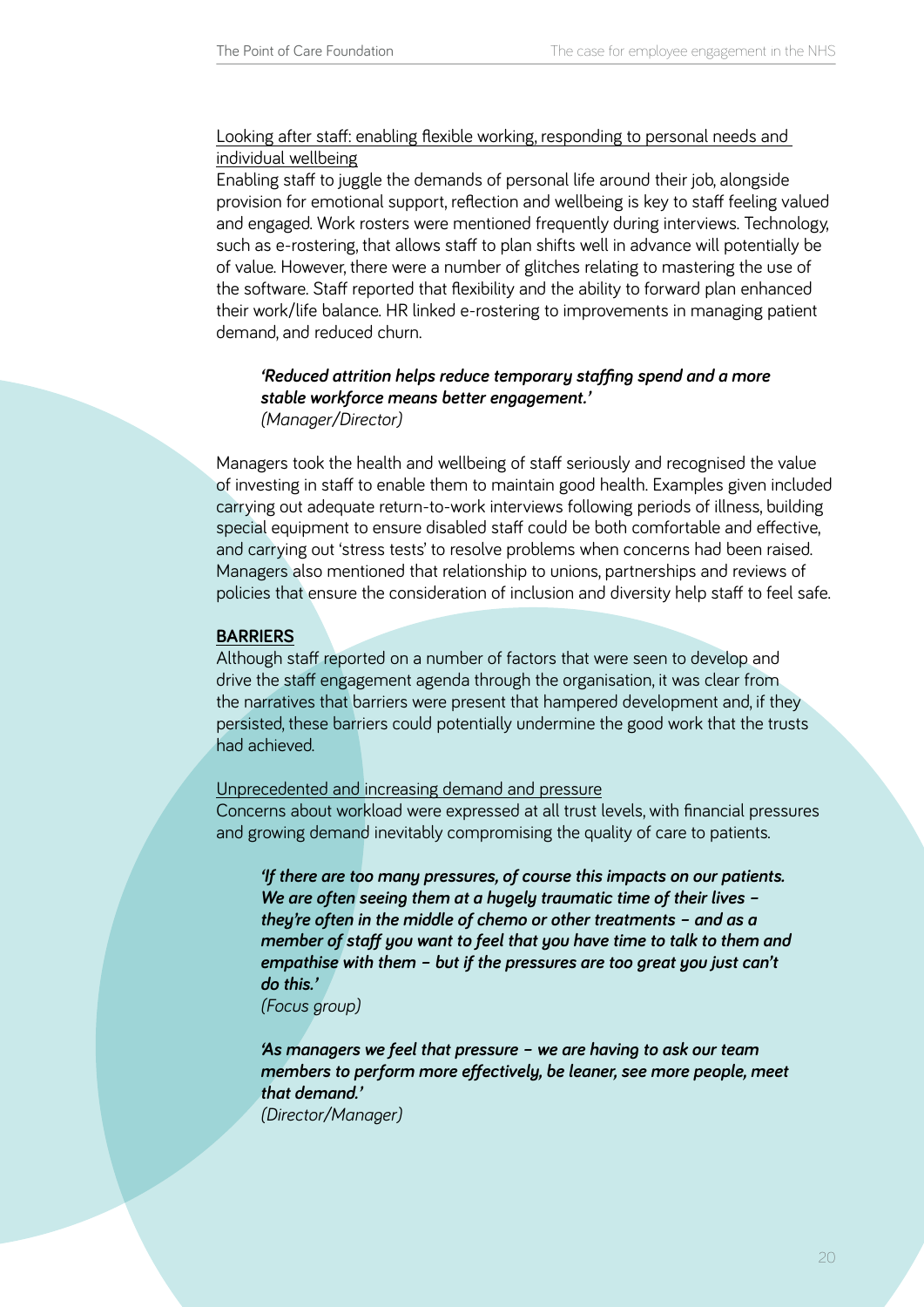Increasing demand and pressure were variously attributed by research participants to:

- Demographics increasing population density and ageing;
- Specialist status of some trusts;
- • Funding;
- Structural problems buildings and surroundings, lack of beds, black alerts;
- • Competing demands, varying priorities;
- Rising patient expectations.

Some staff felt that their mental health needs were not being adequately addressed, given the increasing demand for services, which created additional pressure and stress. There was a sense that staff services were not sufficiently robust 'to offer the right type of support at the right time.' Staff in the TEWV Trust suggested that support should be an integral aspect of the multi-disciplinary team.

*'We need non-pathologising and mechanisms to help us deal with day-to-day stress, which is just a given in this line of work. It carries a stigma to self-refer to Occupational Health. There is a feeling that it is something you really ought to deal with – support needs to be an embedded part of the service.' (Focus Group)*

Although attitudes to engagement were largely positive, some respondents voiced disquiet about the risk to self of being engaged and 'productive'. In the minds of some staff, work stress is directly connected with sickness. Moreover, one trust has recently revised its sickness procedures, which are now perceived as being more punitive, contributing to an erosion of 'trust'.

*'Sickness procedures have changed and staff feel more of a pressure to come in. Before, if there were 3 episodes of illness you would have a welfare review… and you would be supported to help you improve sickness rates. This has now gone… and been replaced – after 10 days sickness or four episodes, you will trigger a formal stage 1. An outcome of this could be a first written warning. You are penalised for being sick. We can understand that some people abuse sickness absences but then, for others, there is lack of trust.' (Focus Group)*

#### Scepticism around the pace of change

The suggestion in some focus groups was that while aspects of the quality improvement were well received, there was nonetheless a degree of scepticism about the continuing pace of change; especially surrounding the notion that the senior leaders were at times imposing a cumbersome process with a predetermined agenda on frontline staff. There was also a sense that promoting engagement was another way of management practices trying to boost performance and squeeze more blood from the NHS stone.

The drive for creating 'greater value with few resources' could have potentially negative consequences. Management, were, however, very much aware of the pressures staff were under and acknowledged the impact of the continual drive for efficiency.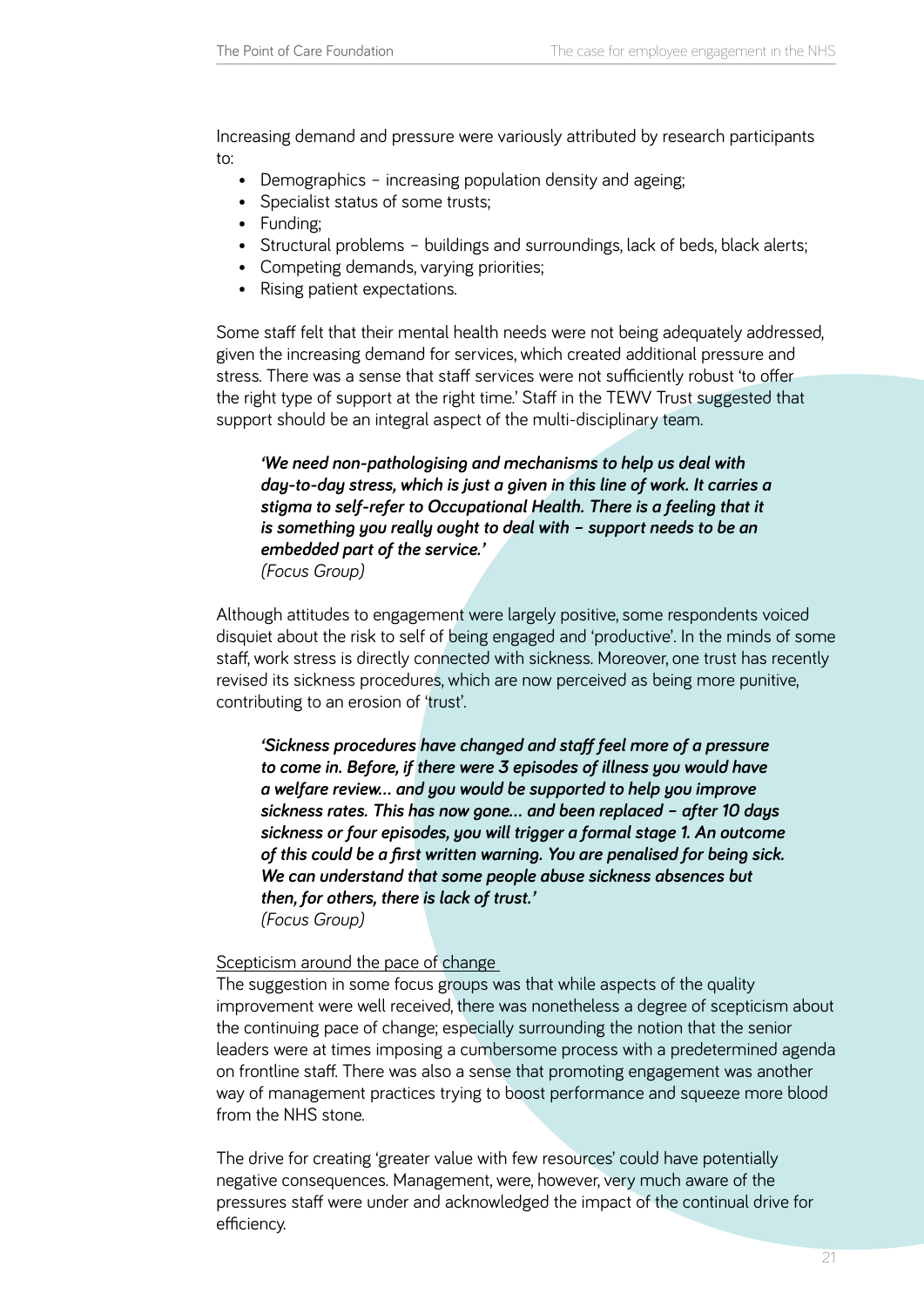*'I am going to be cynical but every time I hear about an improvement event, my heart sinks… Everyone knows what they are after in reality is cutting time, which is completely unrealistic. There is always the pretence that we can change things for the better.' (Focus Group)*

*''There are barriers to this kind of working such as staff cuts, efficiency savings and when resource is limited.' (Director/Manager)*

#### Limited human resource

Periods of increased staff turnover and sickness absence were also linked to pressures, potentially leading to staff feeling '*displaced, unsettled and stressed'*. It was noted that additional pressures could result in the conflict arising between colleagues, particularly when clinicians '*prioritise in different ways*'.

Permanent staff raised concerns about the use of bank/agency staff to cover periods of absences and unfilled posts, even though the recruitment of extra staff is meant to improve staff-to-patient ratios. Where agency staff made up a high percentage of the team, staff said that it erodes solidarity and ownership of work, and other members of the team feel resentful that they are taking on a disproportional burden of the work but receiving (or so it seems to them) less pay.

*'When you employ agency staff, which is rare, they did get paid so much more than the individuals they are filling in for that it just doesn't really seem fair… with bank staff we are finding that some for a particular service just haven't got the skills we need, or their skills are really limited. And they are just here for a short time, and you spend so much time getting them up to speed and then they go. The morale just goes down. You have spent all that time helping them with what to do, and then they just leave!'* 

*(Focus Group)*

#### Variations in the level of engagement

Drawing on observations from senior managers and findings from the NHS Staff Survey, it appears that levels of engagement are not consistent across teams and professional groups. This was illustrated in the case of admin/clerical staff, junior doctors and middle managers. Secretaries and admin staff were a key group who could easily be left out from organisational processes – often to the detriment of quality. Bands 1–3 were said by one acute trust, to be the '*forgotten soldiers of the organisation*'.

Some teams did not feel sufficiently integrated and suggested that it reduced job satisfaction. Sometimes structural barriers such as the way wards and staff were separated made team working difficult, which resulted in feelings of frustration.

For the highly engaged teams participating in the focus groups, consultants and junior doctors were very much integrated both into their teams and the organisation. This may be linked to specialisms in mental health and maternity care. It was suggested that 'in mental health trusts, doctors tended to be more team-focused, with multi-disciplinary teams working closely together which breaks down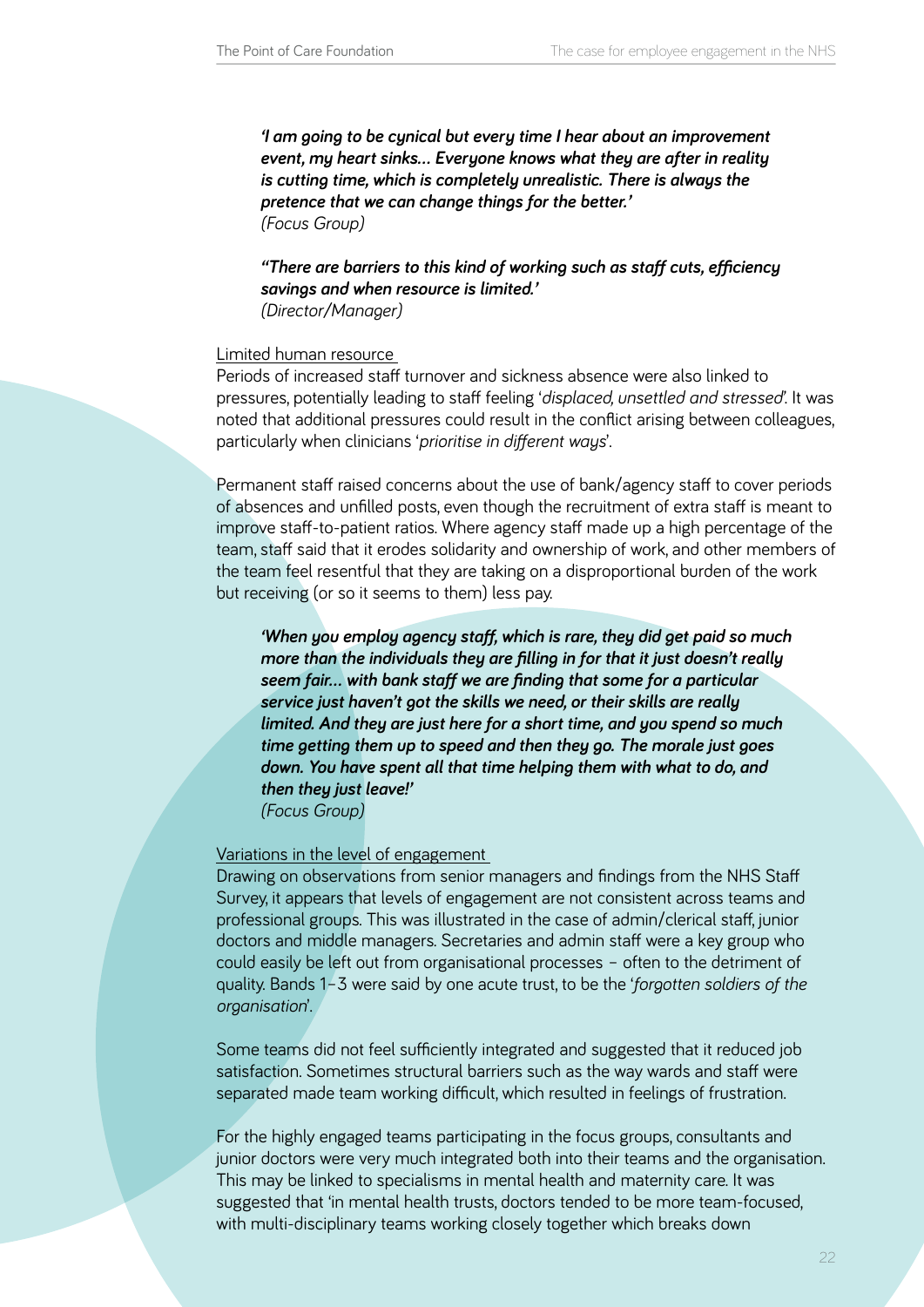professional barriers'. A small number of senior staff voiced concerns about the challenges of engaging clinical staff in some departments – while recognising that real engagement demands the luxury of time and space that is not always available to clinicians. A senior manager in one trust, reflected on the old system of the 'firm', and the changes in the way that junior doctors are now supported. The fact that juniors are often on rotation makes it harder for them to engage – yet it's in the organisation's interests to help them feel valued.

*'In the days of the 'firm' the consultant would have had juniors to dinner. Now, that doesn't happen. We rely on pastoral care provided by the medical co-ordinator – but that's not guaranteed. There's also no common room to get together, so young medics are really missing out... I think the organisation needs to begin to fill this gap.' (Director/Manager)*

Although it was recognised that consultants are likely to show high engagement with the job, it was suggested that in one trust their engagement with the organisation was less apparent. Managers suggested that this may be influenced by their more rigid timetables and job plans, and fewer opportunities to attend staff meetings and other 'engagement events'. Additionally, progression and movement across specialisms becomes limited, and thus their role may feel 'static'.

*'They do work in their silos sometimes, in their own specialties, so they can get caught in their own world…They are also not always as easily accessible as other staff. Their work patterns make that difficult. They also can approach these things with a high degree of cynicism.' (Director/Manager)*

Punitive impact of targets, regulation and inspection reports

While there was an understanding of the rationale and aspirational value of setting targets, there was some concern expressed by both team managers and practitioners that target setting can be obstructive to providing a quality service. Pressure to comply with targets inevitably filters down from government directives, to directors, through to managers and ultimately to the front line and patients. The recent set of mental health access and waiting time standards is an example of the unintended consequences of regulation and the potential adverse effect on patient care.

*'Referral to assessment has reduced but then the second appointment is delayed because there is not the capacity.' (Focus Group)* 

*'The reality may mean, in the end, people will have appointments but they will be more spread out. They will not be seen so often, it will be less effective and so treatment time is longer. There is also the management of risk. If appointments are less frequent, this may lead to an increase in DNAs and then drop out of the service as they [patients] will feel less engaged.'* 

*(Focus Group)*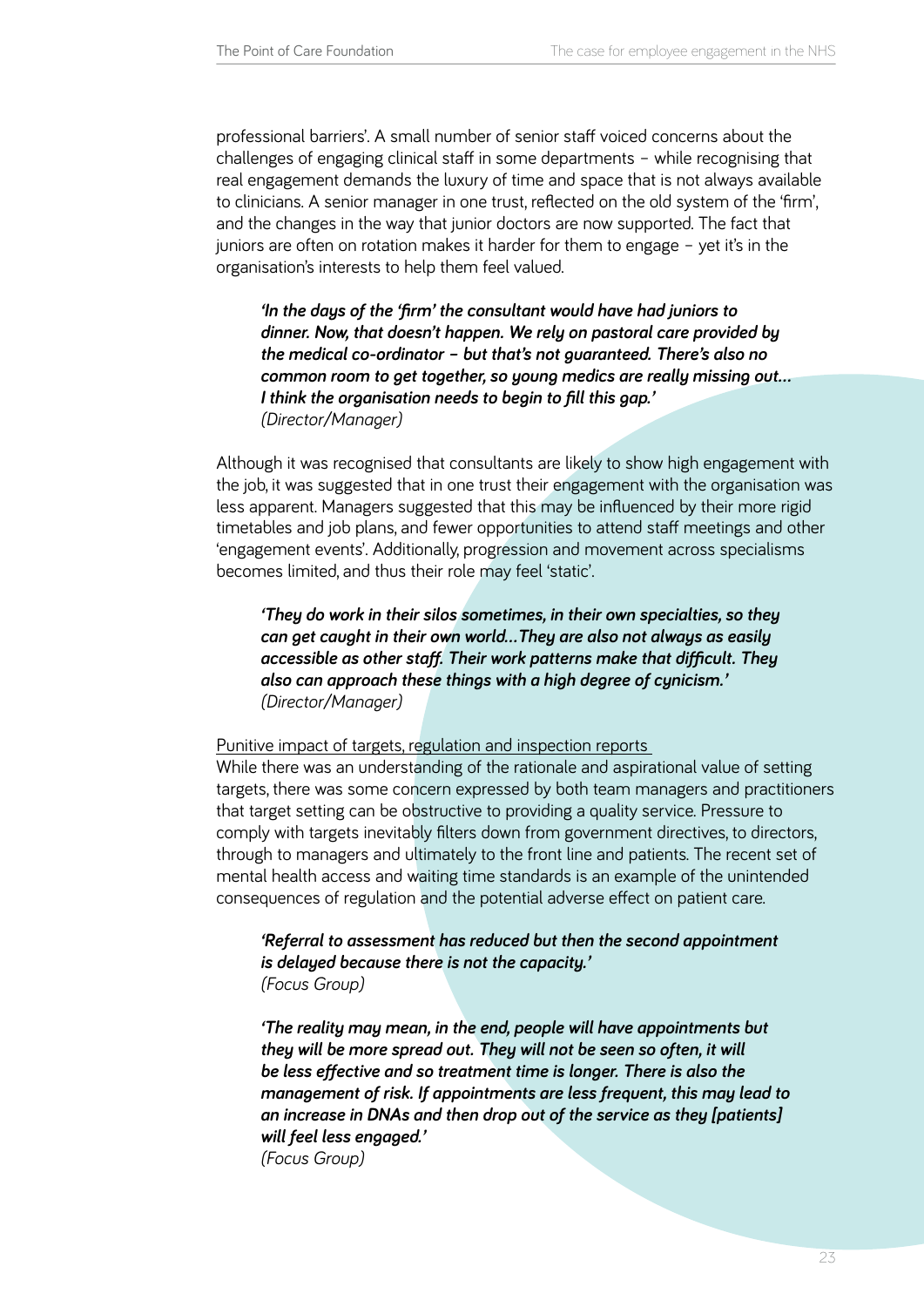The impact of CQC ratings on engagement was variable. In one case study trust, being under 'special measures' was generally seen by frontline staff as being punitive and unsupportive:

#### *'I don't think that it's helping us to improve. It's beating you with yet another stick.' (Focus Group)*

However, more senior managers recognised that ratings help to galvanise and focus improvements and there was a rallying cry of 'bring it on'.

In a second case study trust, the shift in the CQC rating from 'needs improvement' to 'good' was seen as recognition of the effort that the trust had made and a member of the executive team suggested that this was a measure of improved staff engagement.

Finally, in a third trust, it was suggested that although a CQC report may be useful in emphasising some promising practice, it was not always a sound indicator of care quality. One particular service was given an exemplary CQC report and positive rating. However, a senior manager reported that at the time of the assessment by CQC, the site was in receipt of enhanced support by Organisational Development for issues relating to the quality of its services to patients.

#### **What interventions are effective in improving employee engagement in the NHS?**

It was often hard to identify initiatives uniquely as engagement initiatives, since projects and processes tended to have multiple aims – both at local and organisational levels. Additionally, there seemed to be a crossover between engagement as an 'outcome' and other constructs such as wellbeing, commitment and job satisfaction. What was clear throughout the data collection was how few evaluated workplace initiatives have been undertaken. However, a wide range of workplace practices through which employee engagement could be improved were described.

All three case study sites mentioned a package of staff engagement provision, which was often formed as part of a broader engagement strategy. Typically, items discussed in the engagement agenda included:

- Staff sickness and retention policy, and practice;
- Systems for induction, appraisals, supervision and support;
- Staff progression, training, talent leadership;
- • Review and dissemination of engagement data;
- Staff rewards and recognition;
- Communication systems and governance structures;
- Mechanisms for reporting staff concerns;
- Developing and maintaining values and vision;
- Staff engagement using Commissioning for Quality and Innovation (CQUIN) as a potential lever;
- Staff health and wellbeing practices, including those offered as a way to mediate the effects of austerity measures.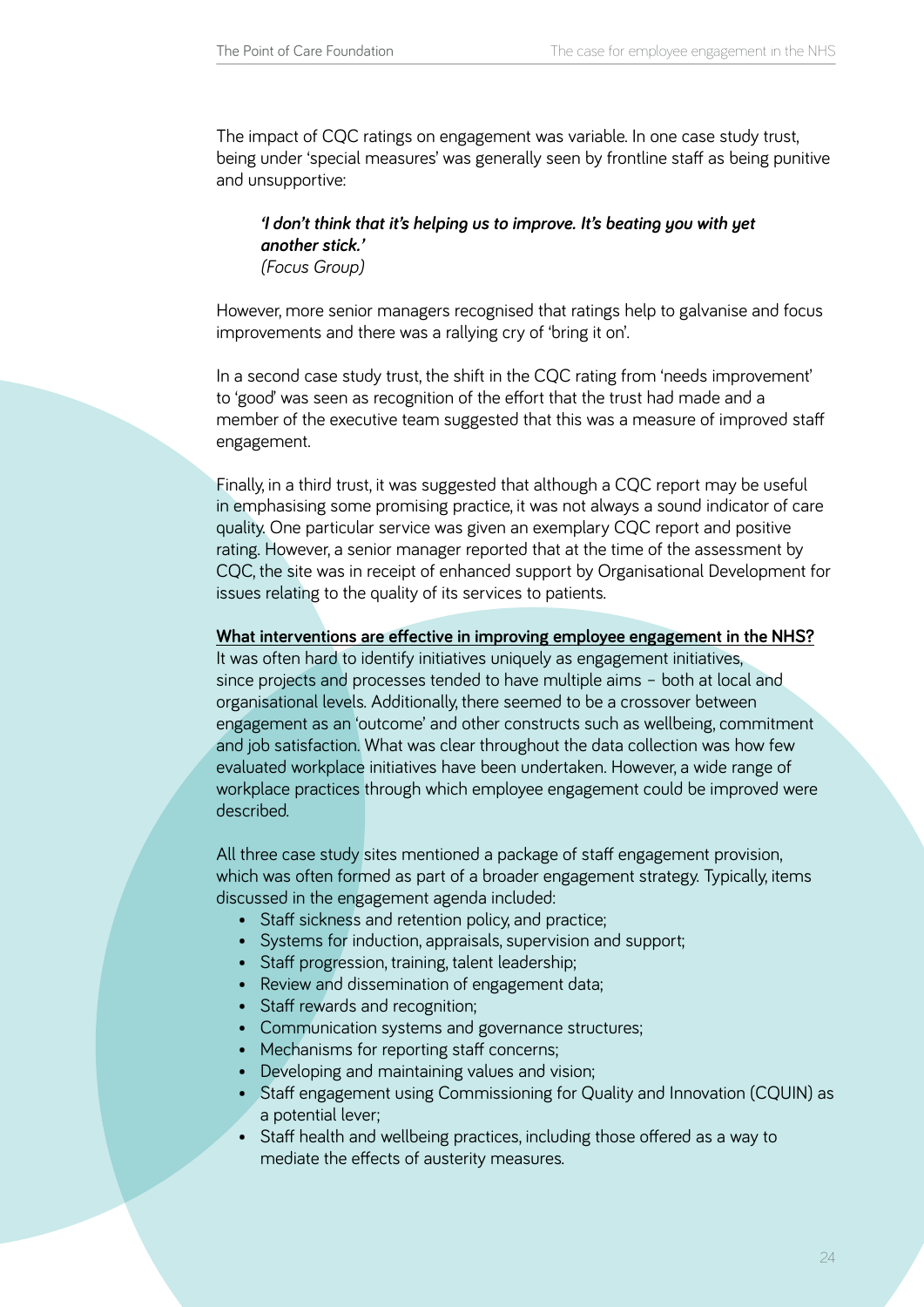*'Clinical pressures are really stark at the moment, with more referrals loading the system and difficultly in some areas with retention and recruitment. We are investing in staff wellbeing and review this regularly to see what more we can do to keep people well and engaged. We have an extensive offer around Occupational Health services, staff retreats, self-referral for the psychology programme as a preventative measure for sick leave. There are also social events such as staff walking groups and exercise clubs on offer.'* 

*(Director/Manager)*

Initiatives for health and wellbeing included:

- Stress reduction courses, mindfulness training, gym membership, yoga;
- The delivery of support services for work-related conditions, including physiotherapy, counselling and psychotherapy;
- Social events and staff retreats;
- Programmes to reduce infections such as flu vaccinations and infection reduction;
- Workplace areas for food and relaxation, fruit and veg stalls.

# Culture of Quality Improvement

Quality Improvement (QI) was ostensibly introduced to improve patient outcomes and reduce wastage. However, it was seen by the executive teams and by many staff as a means of positively influencing staff engagement. Staff had an opportunity to contribute to and influence practice, and it was believed that by participating, staff were encouraged to feel both accountable and empowered. Both at Leeds and TEWV, the approach to QI is systems-based, inspired by Lean methodology. At KGH, QI incorporates a range of interconnected strategies and initiatives to include the workforce strategy, improvement and retention group, targeted training and reward schemes.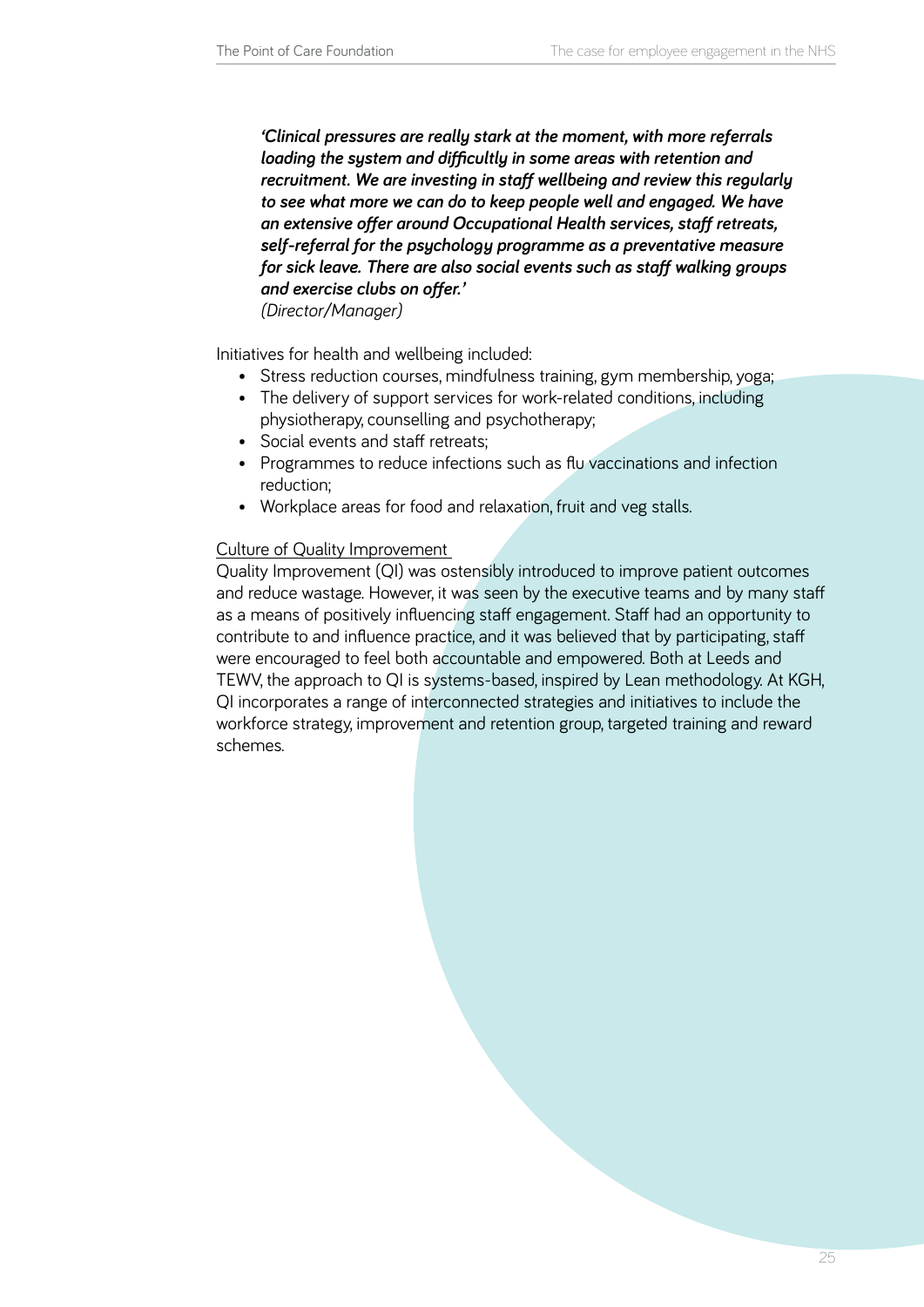# <span id="page-25-0"></span>**4. Discussion**

The case study trusts that participated in this study are driven by a set of values developed through consultation. They put patients at the heart of care and view their staff as their most important asset.

For many frontline staff, engagement relates to what the literature describes as engagement with the role rather than the organisation. This would appear to be both an attitudinal and behavioural construct. Staff relationships with immediate colleagues and patient outcomes seem to be the most important aspects of their personal engagement. Staff reported that they engaged more closely with their immediate peers and identified with their local department, rather than with the trust as a whole.

Engagement with local teams and close colleagues appears more apparent than organisational engagement. It would seem that for frontline staff, 'home' is their team and for the managers it is the organisation. This could have a significant impact on any future measures that are used to increase staff engagement, and it is conceivable that these measures should be focused specifically at the local and departmental level. Having said this, there is a real commitment to staff feeling involved and committed to the organisation, contributing to organisational change and having a say in how they do their jobs.

Although organisational management and trust in top-level directors were not equally articulated across the trusts, staff did value the idea that they have a connection with the senior team. It may well be that these factors are more of a cultural prerequisite that needs to be in place for the organisation to be working well, but they are not necessarily a priority for all frontline staff.

There were some differences in narratives between the top and the bottom of the organisation; in some cases more clarity might reduce this incongruence. In others, it might simply be a reflection of the fact that staff at more junior levels relate better to their teams.

Ultimately, it seems that engagement emerges from a combination of influences both at the strategic and micro-level. The cultural climate at the top matters. It permeates to the teams and individual staff via leaders who have the drive and capacity to model and create conditions for mutual respect. Having explicit projects and interventions that operate across organisations and within local teams matters. Based on case study data, we can deduce that there is a link between the range of practices that are in place at strategic level (such as trust values, transparent leadership and co-creation of services), and the enhancement of positive relationships, staff motivation, skills development and support.

The variations in levels of engagement across an organisation might be explained by peer support and positive relationships within teams that are managed by empathetic and inclusive leaders. Middle managers have a crucial role in building engagement and resilience in their teams. In turn, they need to be supported and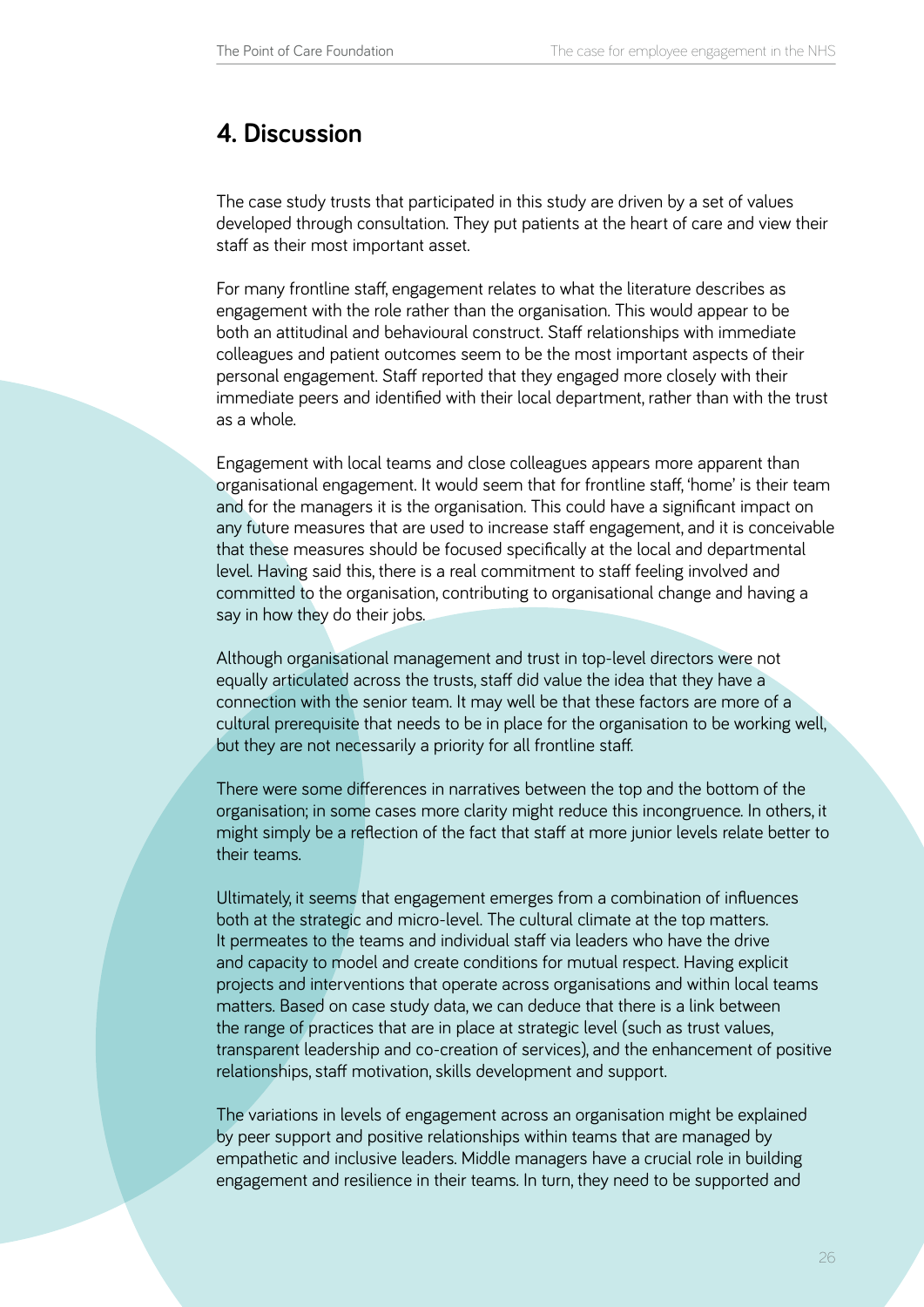coached in their roles. The way staff are treated by their manager and the wider organisation is key to nurturing feelings of being valued, respected and looked after. Additionally, communication systems that work inclusively (up, down and horizontally) were valued, as was a feeling that staff had a voice and were listened to. Engagement levels are not static in an organisation or a team. They are influenced by a wide variety of factors.

The flexibility of teams was identified as key to surviving periods of intense pressure (including staff shortages and periods of high demand). The ability of staff to take on different roles relied on goodwill, in-depth knowledge of the local environment and training. Having good personal relationships and familiarity with each other's roles is key.

Management suggested that staff wellbeing initiatives were linked to staff engagement, contributing to a climate where staff feel safe and looked after. This was true even if staff were not able to or chose not to access programmes that are offered. An inclusive wellbeing programme builds a sense of a nurturing environment, creating the bridge that is needed to develop and maintain reciprocity. Staff health and wellbeing was seen as both an antecedent to and outcome of engagement. However, staff wellbeing is more than a programme of opportunities; it is the provision of the right environment for nurturing staff and fostering engagement.

The value of effective measurement systems – both to draw attention to areas needing improvement and to engage staff in the purpose of their work – was strongly highlighted in our findings. More national guidance may be useful in outlining best practice in human capital reporting, incorporating relevant metrics around diversity and inclusion, absence and sickness, grievances and disciplinary processes, career development, education and training in a single report.

At trust level, assessing staff engagement with one instrument was seen to be limited and the case study sites reported that the triangulation of the information with data from other local surveys, team leaders and observations gives a fuller picture of engagement.

The key barriers to engagement appear to be strongly linked to wider socioeconomic and political factors, including NHS finances and services, and the current state of austerity. Pressures of funding, lack of resources and staffing levels pervade every aspect of organisational life. As currently available resources are unable to keep up with demand, this will inevitably impact further both on frontline engagement and on recruitment and retention. It is important to find a way of mitigating the potentially damaging effect on engagement. This needs to be considered in tandem with the enablers described in this report.

At the moment, it would appear that the resourcefulness and resilience of frontline staff working in a cash-strapped economy, where doing a good job is often reliant on the goodwill of individuals, has become second nature. Staff who are encouraged and supported to be engaged and motivated are likely to show more discretionary effort and willingness to go beyond their role. Yet if over-reliance on staff goodwill becomes standard working practice, it is likely that staff resilience to withstand constant and unremitting pressures will begin to crumble. Financial arguments, demonstrating the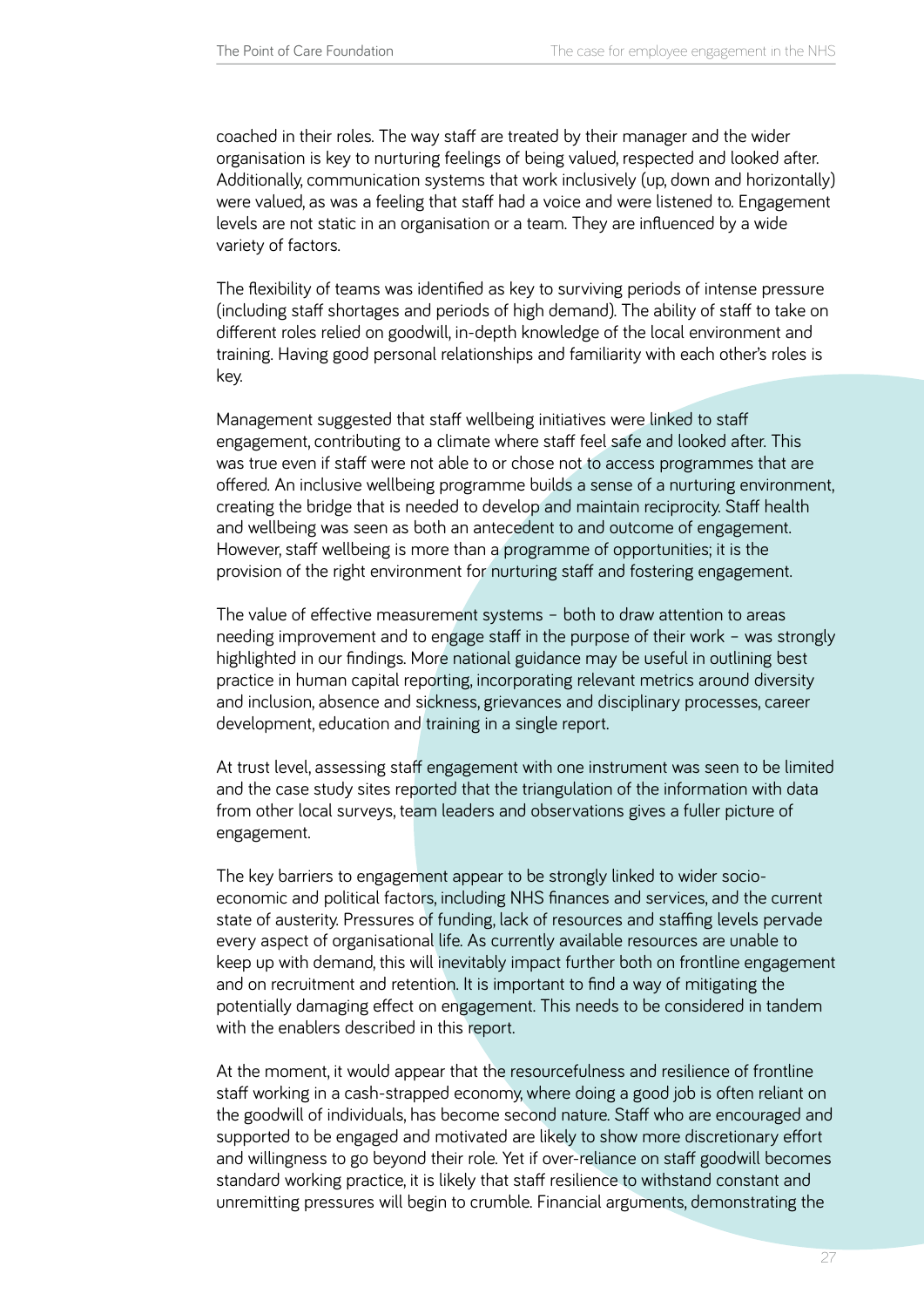long-term savings to be gained by staff support and investing in staff wellbeing, could be strengthened and used more boldly at board level to ensure that staff are given the space and support to continue to build valued relationships both within their teams and with the patients they serve.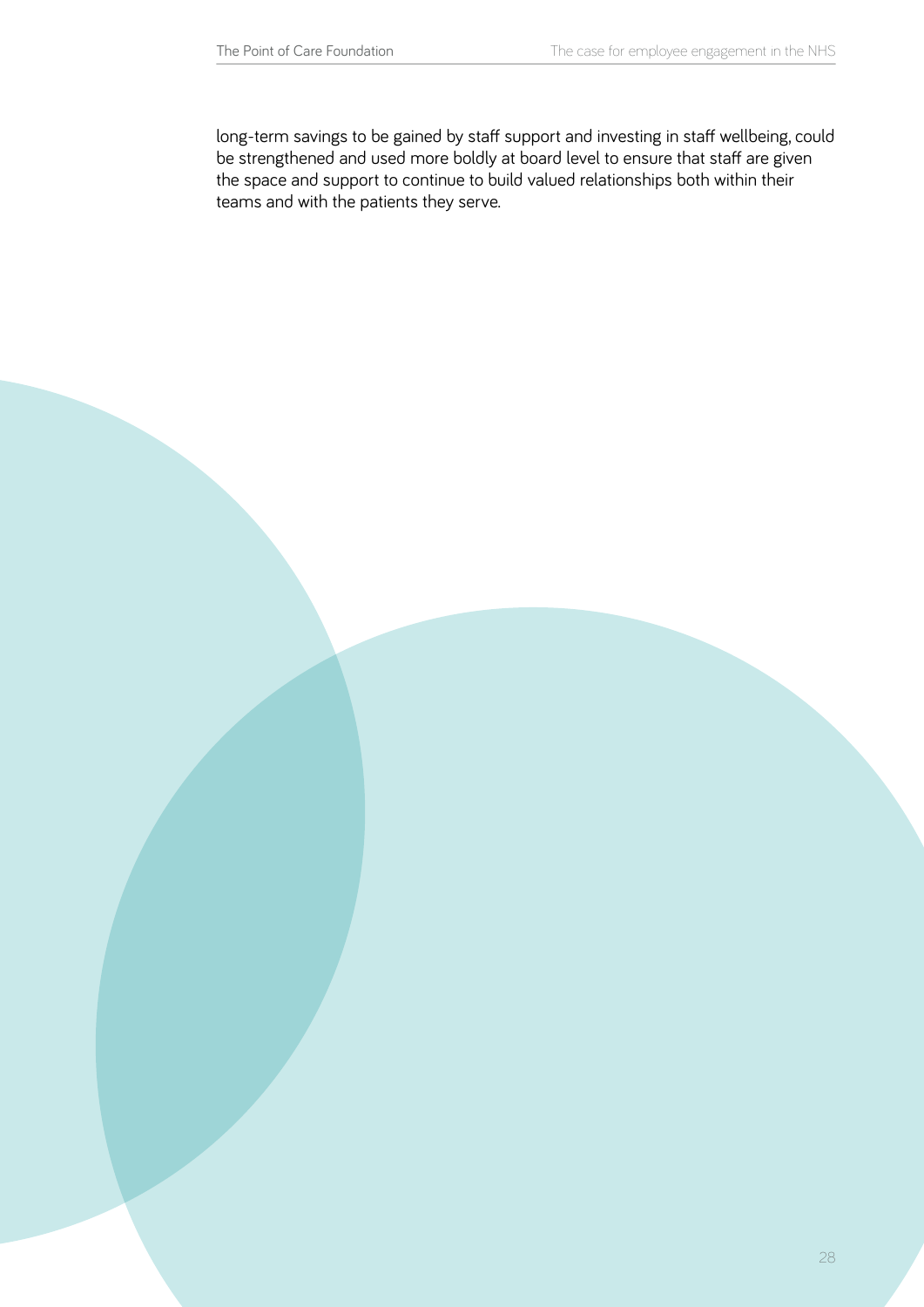# <span id="page-28-0"></span>**5. Recommendations**

Recommendations for improving NHS staff engagement are derived from listening to staff in the case study trusts and discussions with the Expert Advisory Group.

# **For policy makers (in the Department of Health, NHS England and the big national agencies, CQC, NHS Improvement and Health Education England)**

# Strategic recommendations

At national level, policy makers must translate the evidence on effective staff engagement into the world of Sustainability and Transformation Plans and Accountable Care Organisations. In the future, the focus for national policy and for accountability may shift from individual NHS trusts to networked organisations and collaborative structures, but staff engagement will still be the property of teams and organisations. In a system of networked providers, the core principles that underlie effective staff engagement – involving staff in the production of future plans, treating them with empathy and respect, and taking time to understand what effects them – will remain. The real challenge for senior leaders is how to keep in touch with frontline staff. This may require new technical solutions when organisations become larger, but the importance of connecting will not disappear.

The main contribution national policy makers could make in the short term to boost staff engagement would be to relieve the pressure on resources and offer a compelling vision of the future of the NHS for NHS staff. In the three case study trusts, which were selected for their effective staff engagement, people at all levels expressed concern about how long they could sustain staff engagement and wellbeing alongside rising levels of activity and patient demand, falling resources and the requirement to transform services on the ground.

Specific actions national policy makers should take to boost engagement:

- Develop and refine the evidence for the return on investment (ROI) in staff and produce a standard methodology for trust boards (that can be adapted to Sustainability and Transformation Plans (STPs) and Accountable Care Organisations (ACOs)) to calculate levels of staff engagement and report to commissioners;
- Recognise the intense pressures on the workforce and include staff experience and wellbeing in the narrative about the transformation that is required. Be more explicitly appreciative about how hard NHS staff are working to maintain standards for patients;
- Broaden the metrics that regulators and commissioners use to assess trust performance. Expect NHS boards to provide reports on human capital that incorporate standard workforce metrics, plus narrative accounts of what they are doing about diversity and inclusion, absence, sickness, reducing violence and bullying, career development, education and training;
- Recognise the unintended and harmful consequences of short rotations on junior doctors' morale and reform the approach to training;
- Act as role-models for the NHS by co-producing new policies with local organisations and their staff, by demonstrating values and behaviours of respect and empathy in relationships with local NHS leaders. Recognise that the way the regulators behave towards local NHS organisations sets the tone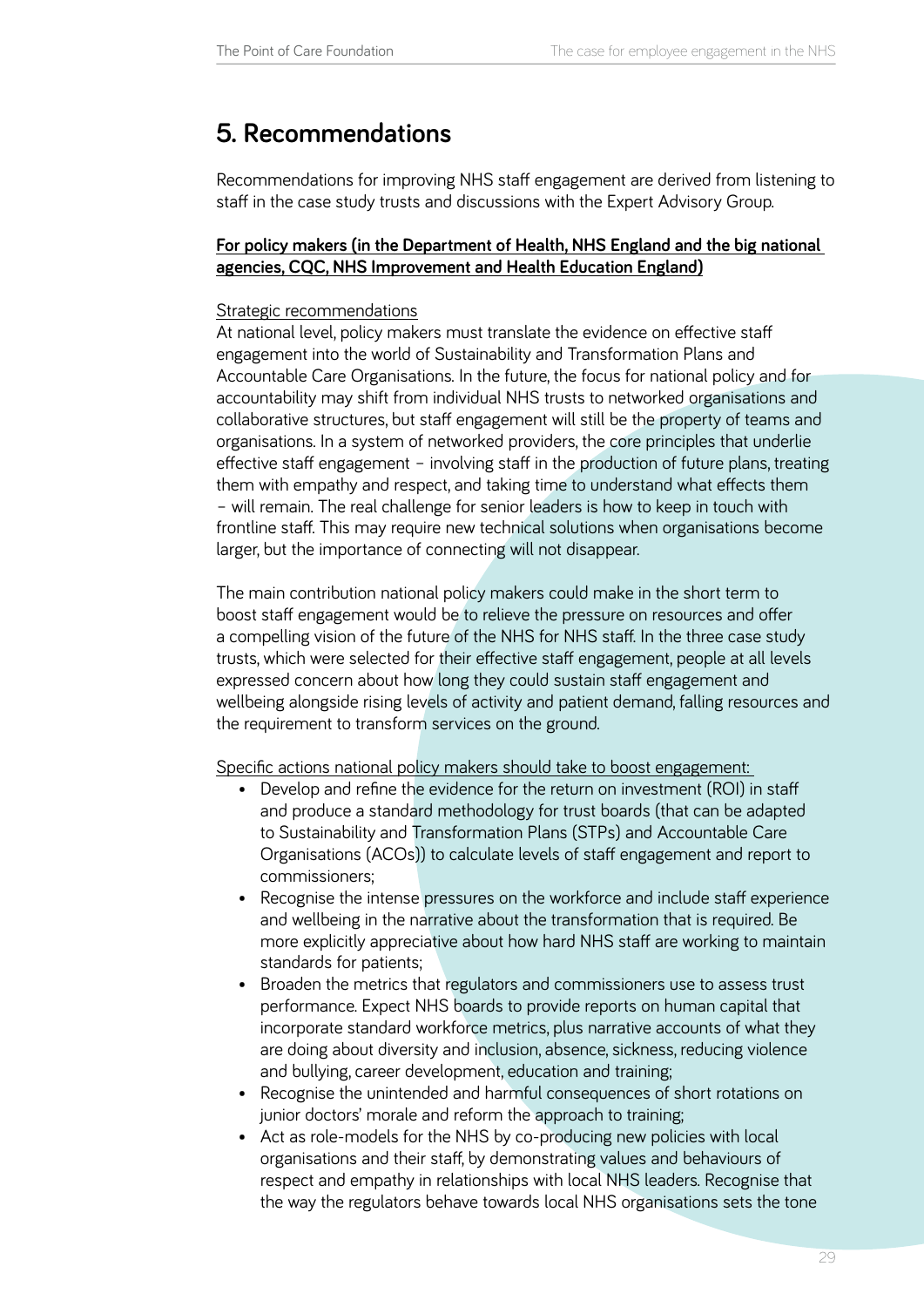for relationships throughout the system, which affects the staff who interact with patients.

#### **For leaders and managers in NHS trusts**

Staff engagement is a product of the way the NHS conducts the business of caring for patients in all its complexity. While staff value initiatives that target their health and wellbeing, how engaged they feel has more to do with the satisfaction they derive from their work, the quality of their relationships with their immediate colleagues and the way managers treat them. The case studies presented here illustrate how to do engagement well, with all the subtlety, richness and detail of what is involved.

For trusts that have not made yet staff engagement a board level strategic priority, the recommendation is to make it one. All trusts should have board level strategies for staff engagement that supported by an operational plan, a twoway communications plan co-created with staff, a governance plan and a plan for investment in organisational development and training.

All organisations need a dashboard of metrics to monitor the effectiveness of their engagement strategies. In large and small organisations, levels of engagement vary between occupational groups and service units, and change over time. Leaders and managers need information, derived from formal and informal methods of data collection, which allows them to rapidly identify areas where engagement is low, along with organisational development approaches and resources that can be deployed to strengthen it. The metrics required will be a mix of feedback from surveys and nearreal-time data collection methods including exit interviews, measures of sickness and unplanned absence, vacancies, incidents of violence, harassment and bullying, and complaints and grievances.

Strategies for staff engagement are meaningless unless they are grounded in real practices on the ground that let employees know that senior leaders are committed to their wellbeing. Employees are always acutely sensitive to dissonance between what managers say and what they do. If relationships with patients and between staff count, the organisation has to ensure that employees have space and time to build and sustain relationships with patients and with each other, both within their own teams and with colleagues from other parts of the organisation.

Managers – at all levels – should be expected to know their own staff personally and need to be held to account for the health, wellbeing and engagement of employees on their team. Staff should have opportunities for training and development in the key skills needed to create effective teamwork: empathetic management, communication, co-design, coaching and appraisals.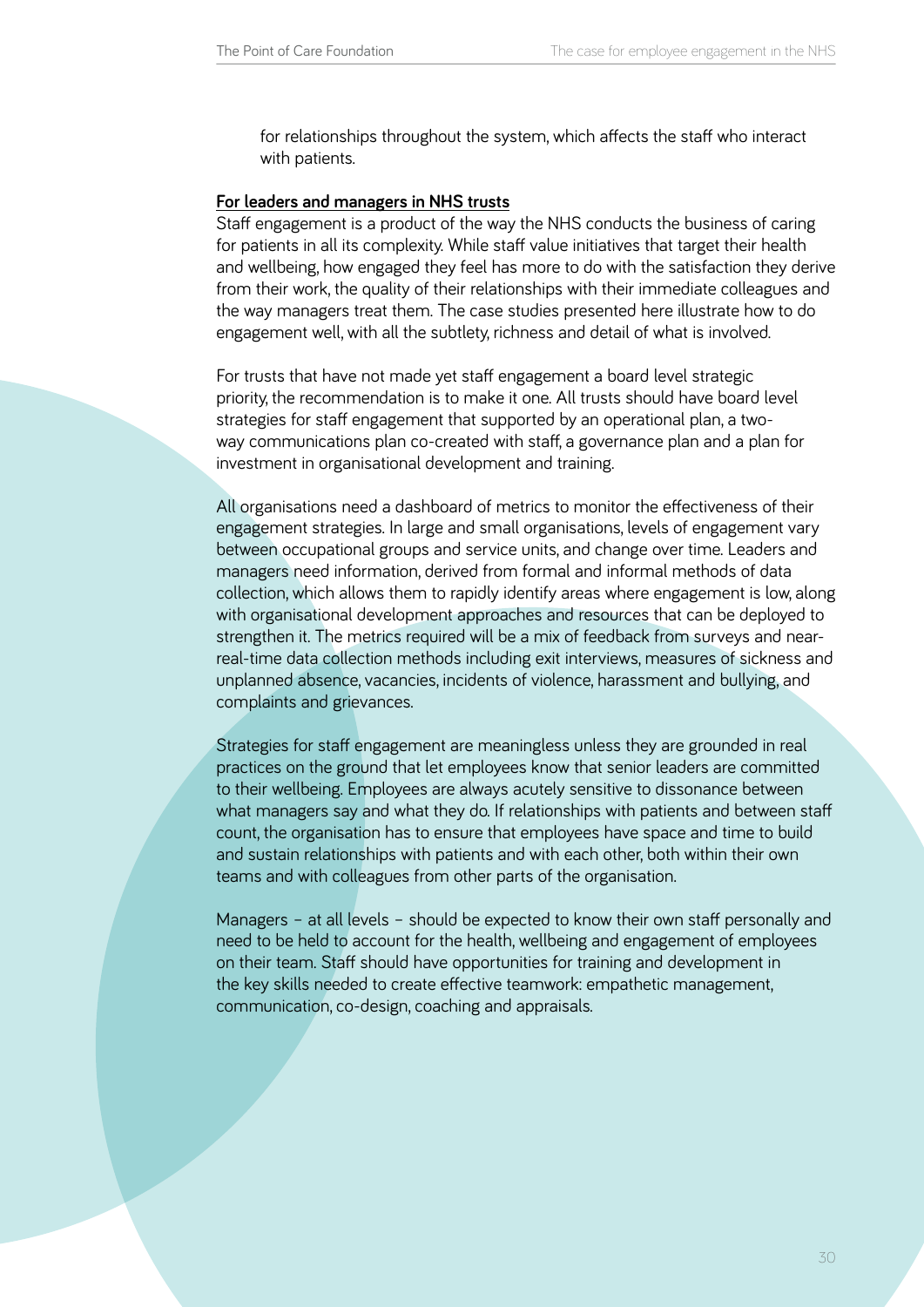# <span id="page-30-0"></span>**Appendices**

## **Appendix 1: Topic guides – director level**

Thank you very much for taking the time to speak to us today.

Quick project outline.

Check consent form status and whether they are ok to be recorded.

If they have any questions, they are free to ask these throughout the interview and they have the right to withdraw.

Introductory questions How long have you worked for this Trust and in what role?

What do you understand by the term staff engagement?

Why do you think staff engagement is important for a) the NHS, b) the Trust c) the staff and d) patients?

What are your responsibilities (either directly or indirectly) for staff engagement and patient experience? What committees/working groups explicitly include staff engagement and patient outcomes in their remit and what is your role within them?

#### Engagement at the Trust

We have chosen your Trust as a case study, due to substantial improvement in the consistently high levels of employee engagement in the NHS Staff Survey. Why do you think this is and how well do you think the Trust is currently performing?

How has the level of engagement varied over the past few years? (If there have been changes – what would you put these changes down to?)

Is engagement uniform across organisation? Are there areas of concern? What do you think causes any variations? What are you doing to tackle variations?

Is engagement prioritised in the Trust and why (or why not)?

How easy or difficult was it to persuade the board/other senior staff to get involved with the engagement agenda?

How do you review/respond to your staff engagement scores in the staff survey? Is there specific consideration of these scores at board level? Do you use other national or local data to determine levels of engagement?

How is engagement measured beyond the staff survey? Is the staff survey a sufficient measure of engagement?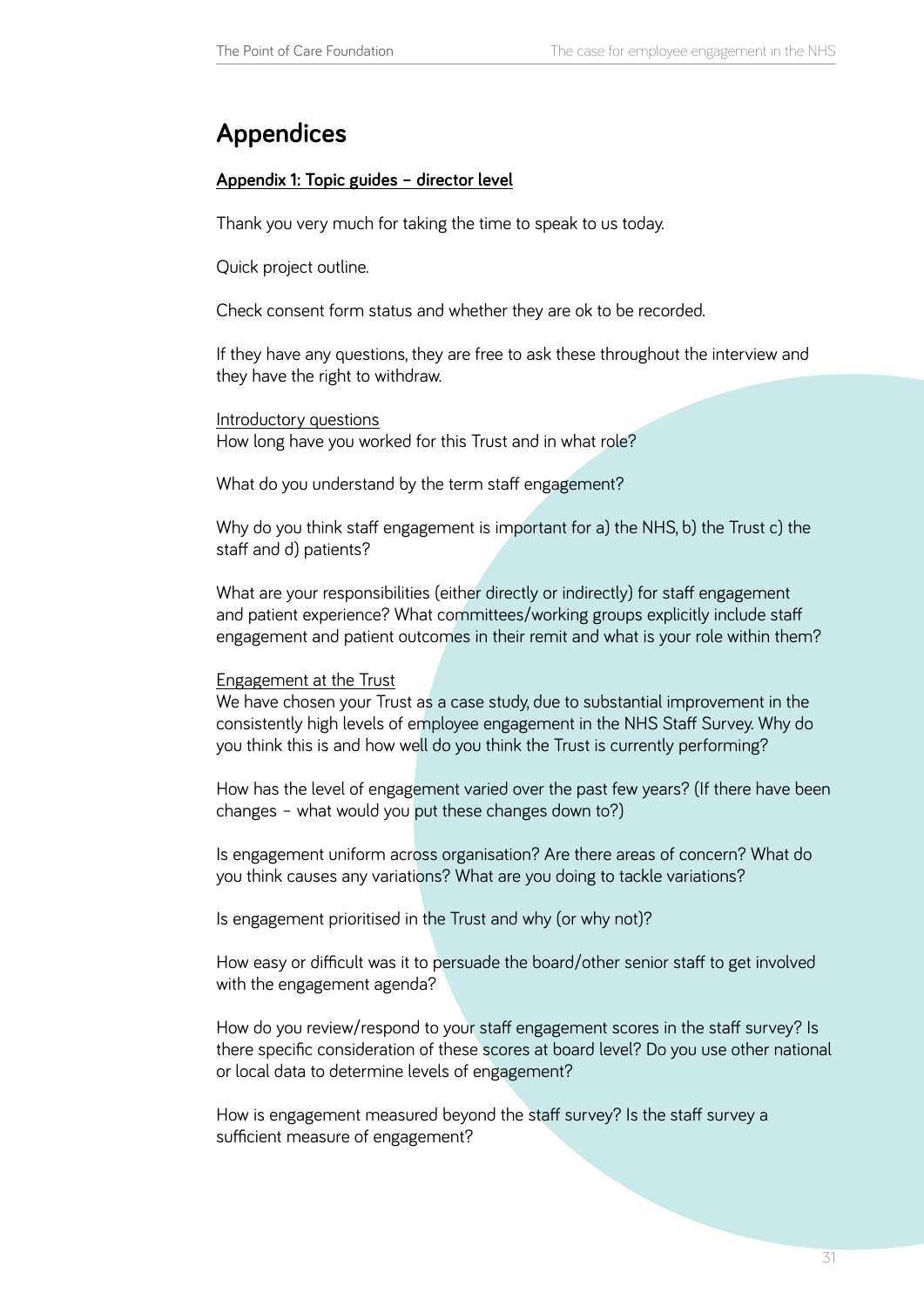#### Patient experience

Do you think there is a link between staff engagement and patient experience? In what way?

For example, why might staff behaviour have an impact on patient experience? Does patient experience have an impact on staff engagement?

How is patient experience measured within the Trust? Do you have any evidence to show this is related to employee engagement? Is this of interest to the Trust?

#### Policies/strategies/interventions

What do you consider to be the most important policies/strategies that the Trust has for enhancing employee engagement?

What is/was your role in implementing them?

What has been most important in enabling the policies/strategies to be successfully implemented?

How well do you think these policies/strategies are being/have been implemented across the Trust?

What specific activities or interventions have been used in the Trust to improve employee engagement? Probe: relevant policies, strategies, resources allocated?

Measures of success? Barriers and enablers? Communication of values, vision?

Leadership training? Clear systems around appraisals. Supporting teams.

Why did you opt for these actions? (Probe for evidence-based or cost?)

How do you measure the impact of these actions? Is there a value-for-money consideration?

How do you ensure that staff at all levels in the Trust know about and 'buy in' to these interventions?

How well do you think staff engagement initiatives are communicated to all levels of Trust staff?

How do you communicate to the Trust what is occurring?

Is the term engagement specifically mentioned? What language works best?

How are staff involved in employee engagement decision making?

What mechanisms are in place for staff to communicate issues/concerns and how are these addressed?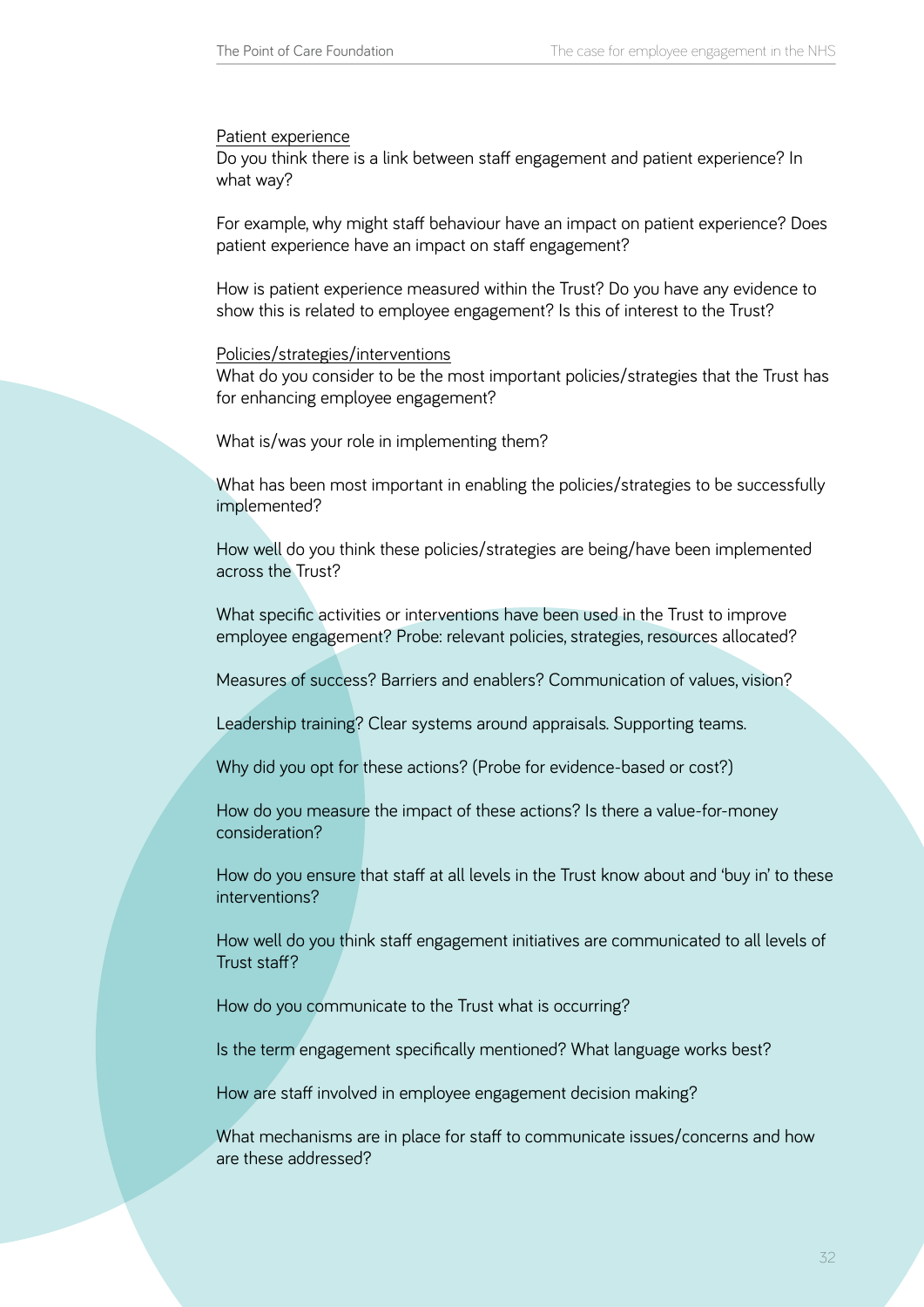Are there any further interventions or actions that you would like to implement to improve employee engagement?

What, if any resources from Think Tanks etc do you use (eg Kings Fund/Engage for Success) when you are developing employee engagement strategies and initiatives?

#### Future of engagement in the Trust

What learning would you want to pass on to organisations trying to improve staff engagement?

How do you hope to sustain the level of staff engagement seen in the Trust? What are your plans for the future?

Final questions

Are there any further comments regarding employee engagement and patient outcomes that you feel have not been covered in this interview that you think are important to mention?

#### **Appendix 2: Topic guide for clinical and non-clinical focus groups**

Thinking about your work, what makes a good day for you?

What does it look like when you do your job well? What gets you to work in the morning?

What is it like working in this team/department?

Can you tell me about a time that you felt really valued at work?

What helps you do your job well? What helps you feel valued?

Autonomy, feeling you can contribute to improvement, resources, good communication (daily huddle etc) support from colleagues/team, positive feedback from line manager and patients, good training, mentoring/career opportunities, wellbeing initiatives, work/life balance, shared values, respect.

Why is the way staff feel about their job important for patient care?

What hinders you doing your job as well as you would like?

Tell us about an initiative at your Trust that you have been involved with that encourages you to engage more (do your job better)

Can you tell us about a time when you felt undervalued?

Lack of support, poor communication, lack of understanding of how our roles contribute, poor teamwork and leadership, lack of appreciation/recognition, unrealistic targets, blame culture.

Are there ways that you are able to feedback to the organisation about the way you work?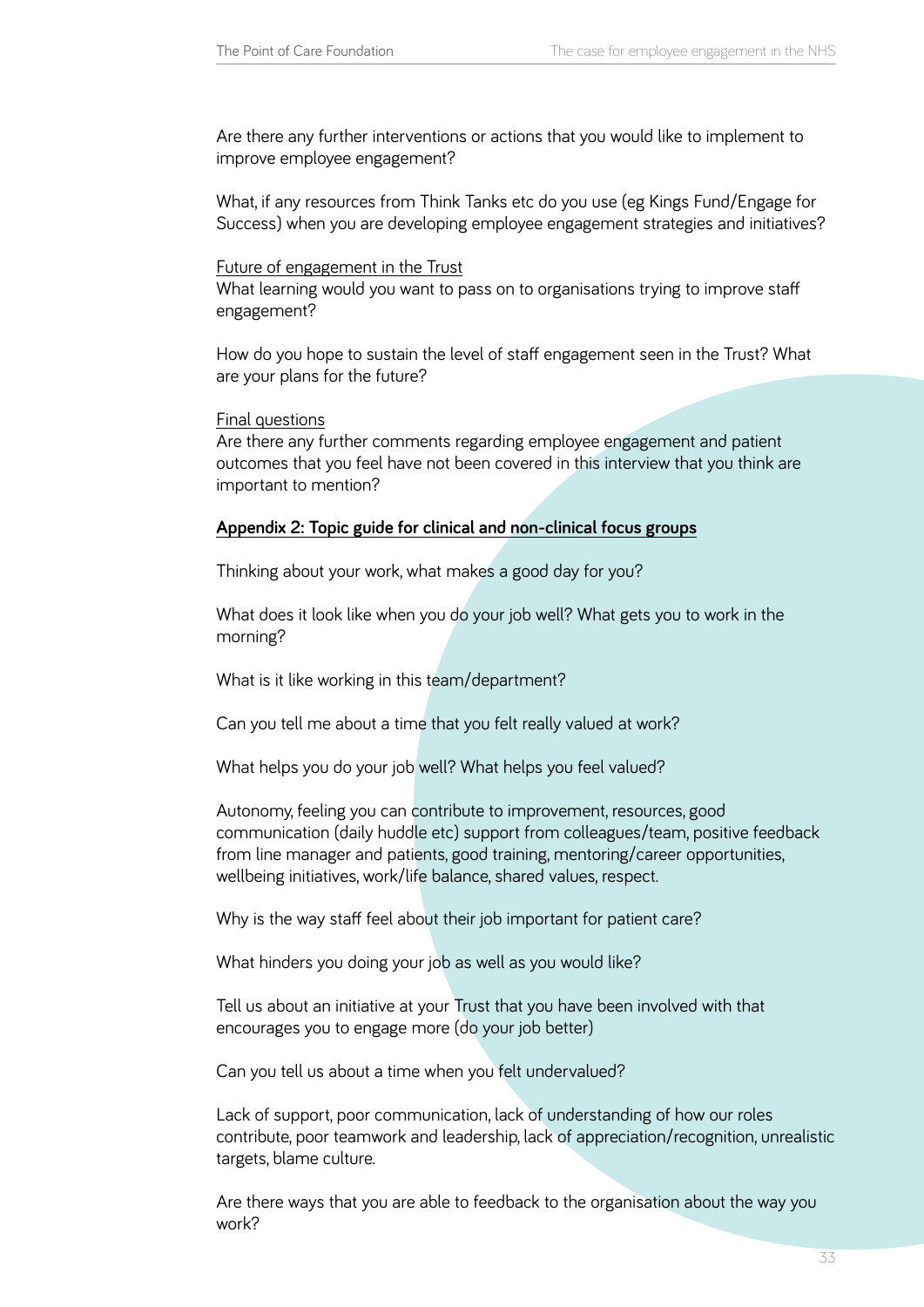Does being in 'special measures' affect how you feel about your job? (KGH only) Round: Which three things would you like to change to improve your experiences at work?

#### Ranking activity (carried out at TEWV and KGH)

Wider research shows a range of factors that affect the way staff feel about their jobs and helps them do their job well. We have put these enablers on strips of paper as well as giving you blanks to complete your own. Can you discuss these 'enablers' in your group of 3/4? Rank them (or select the 3 most important to your group) and report back.

- Being treated with respect and looked after by the organisation (having a voice, given time for talking/reflection, good rosters, health and wellbeing initiatives, local support);
- Belief that I can make a difference to patients and am able to offer a good standard of care within resource constraints;
- Having the necessary resources to do my job properly;
- Opportunities for development (coaching, training, career progression);
- Being led well by your team leader (being valued, regular meetings with twoway communication, being listened to);
- Having a cohesive team with good relationships with immediate co-workers;
- Having a say in how I do my job (opportunities to show initiative and contribute to improvements).